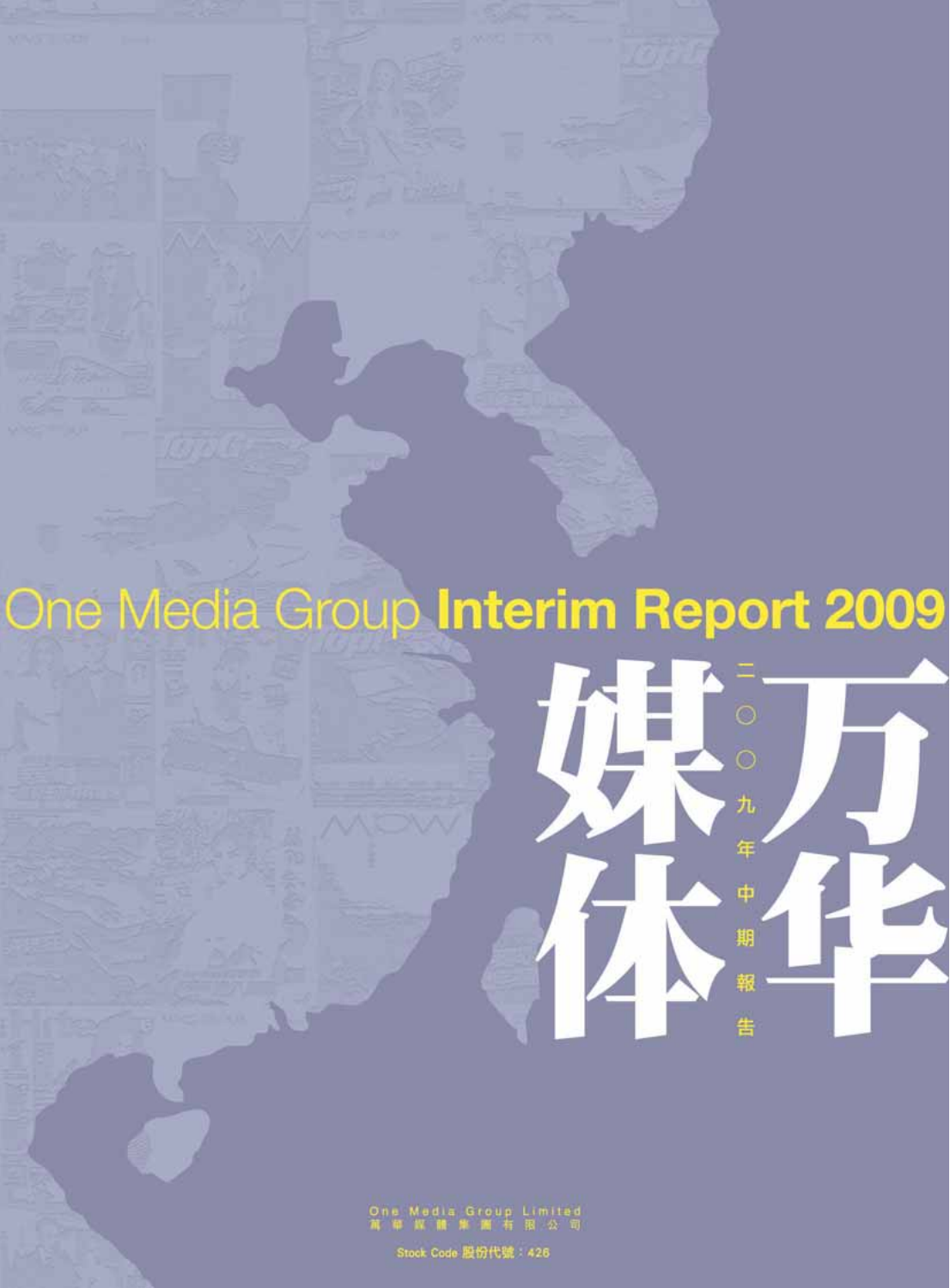## **CONDENSED CONSOLIDATED INTERIM INCOME STATEMENT**

FOR THE SIX MONTHS ENDED 30TH SEPTEMBER 2009

|                                                                                                  |                | (Unaudited)      |           |  |
|--------------------------------------------------------------------------------------------------|----------------|------------------|-----------|--|
|                                                                                                  |                | Six months ended |           |  |
|                                                                                                  |                | 30th September   |           |  |
|                                                                                                  |                | 2009             | 2008      |  |
|                                                                                                  | Note           | <b>HK\$'000</b>  | HK\$'000  |  |
| Turnover                                                                                         | $\overline{4}$ | 77,796           | 102,068   |  |
| Cost of goods sold                                                                               |                | (45, 784)        | (52, 444) |  |
| Gross profit                                                                                     |                | 32,012           | 49,624    |  |
| Other income                                                                                     | 6              | 990              | 1,948     |  |
| Selling and distribution costs                                                                   |                | (21, 327)        | (23, 673) |  |
| Administrative expenses                                                                          |                | (15, 781)        | (20, 819) |  |
| (Loss)/profit before income tax                                                                  |                | (4, 106)         | 7,080     |  |
| Income tax expense                                                                               | $\overline{7}$ | (901)            | (3,069)   |  |
| (Loss)/profit for the period                                                                     |                | (5,007)          | 4,011     |  |
| Attributable to:                                                                                 |                |                  |           |  |
| Equity holders of the Company                                                                    |                | (5,007)          | 4,011     |  |
| (Loss)/earnings per share attributable to the equity holders<br>of the Company during the period |                |                  |           |  |
| (expressed in HK cents per share)<br>- Basic and diluted                                         | 8              | (1.25)           |           |  |
| Dividends                                                                                        | $\mathcal G$   | 2,000            | 2,400     |  |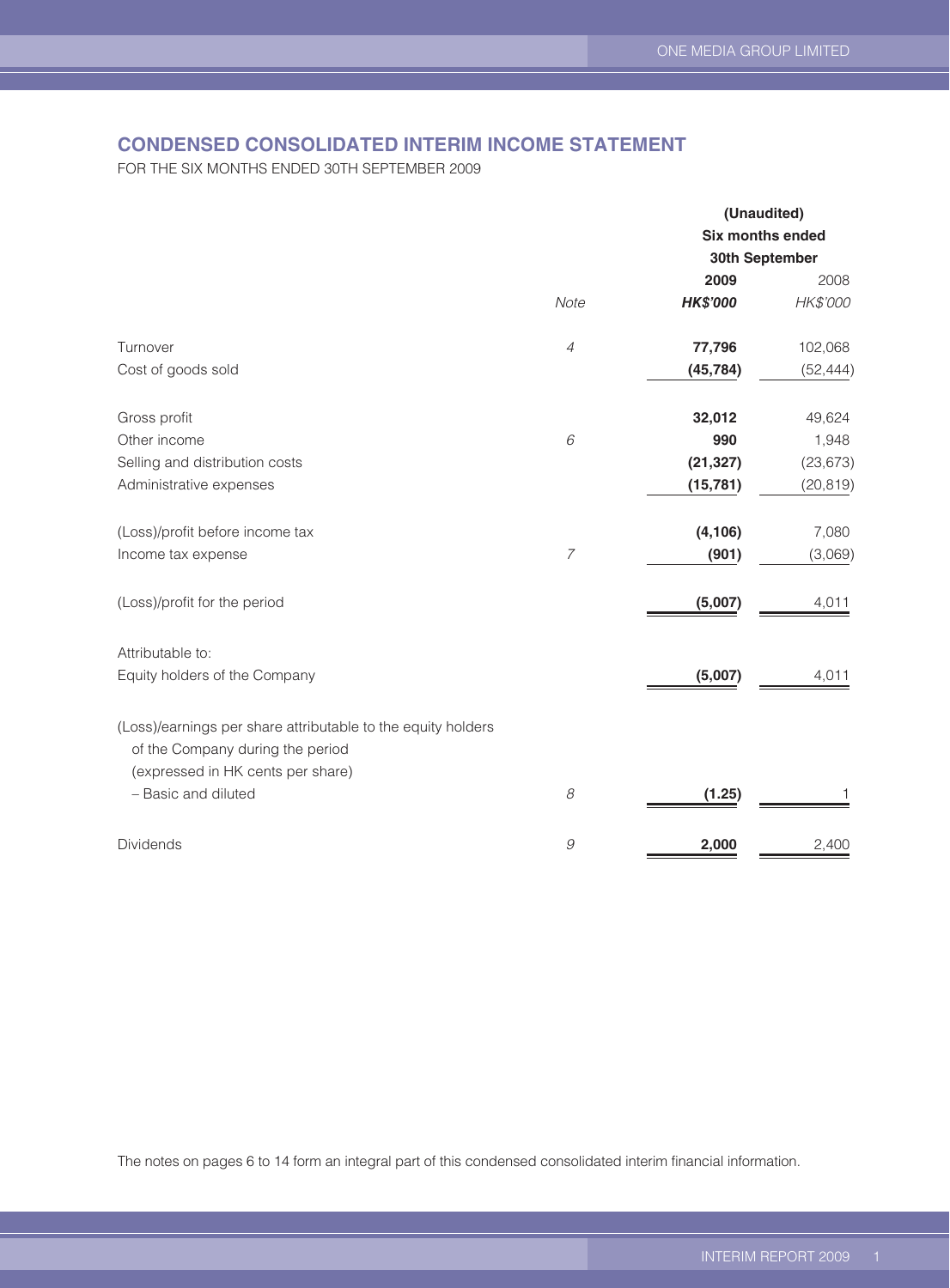## **CONDENSED CONSOLIDATED INTERIM STATEMENT OF COMPREHENSIVE INCOME**

FOR THE SIX MONTHS ENDED 30TH SEPTEMBER 2009

|                                                        |                  | (Unaudited) |  |
|--------------------------------------------------------|------------------|-------------|--|
|                                                        | Six months ended |             |  |
|                                                        | 30th September   |             |  |
|                                                        | 2009             | 2008        |  |
|                                                        | <b>HK\$'000</b>  | HK\$'000    |  |
| (Loss)/profit for the period                           | (5,007)          | 4,011       |  |
| Other comprehensive income                             |                  |             |  |
| Currency translation differences                       | 144              | 657         |  |
| Share compensation costs on share options granted      | 238              | 453         |  |
| Total comprehensive (expenses)/income for the period   | (4,625)          | 5,121       |  |
| Total comprehensive (expenses)/income attributable to: |                  |             |  |
| - Equity holders of the Company                        | (4,625)          | 5,121       |  |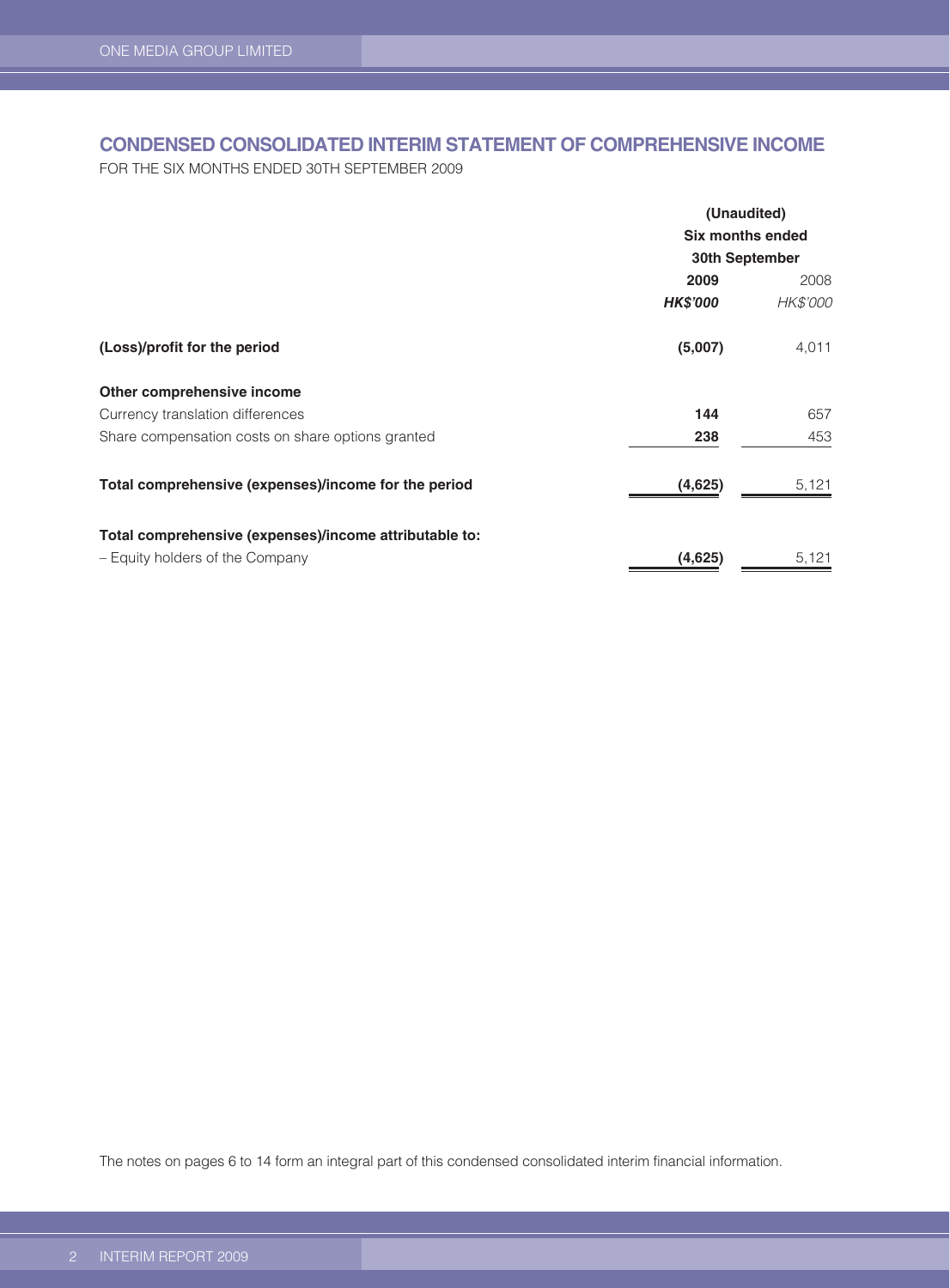## **CONDENSED CONSOLIDATED INTERIM BALANCE SHEET**

AS AT 30TH SEPTEMBER 2009

|                                                                                 |                                                           | (Unaudited)<br>30th September<br>2009 | (Audited)<br>31st March<br>2009 |
|---------------------------------------------------------------------------------|-----------------------------------------------------------|---------------------------------------|---------------------------------|
|                                                                                 | Note                                                      | <b>HK\$'000</b>                       | HK\$'000                        |
| <b>ASSETS</b>                                                                   |                                                           |                                       |                                 |
| <b>Non-current assets</b><br>Property, plant and equipment<br>Intangible assets |                                                           | 5,492<br>2,180                        | 7,008<br>2,165                  |
| Financial assets at fair value through profit or loss                           | 10                                                        |                                       |                                 |
|                                                                                 |                                                           | 7,672                                 | 9,173                           |
| <b>Current assets</b>                                                           |                                                           |                                       |                                 |
| Inventories<br>Trade and other receivables                                      | 11                                                        | 13,533<br>47,752                      | 11,910<br>44,147                |
| Cash and cash equivalents                                                       |                                                           | 112,620                               | 125,951                         |
|                                                                                 |                                                           | 173,905                               | 182,008                         |
| <b>Total assets</b>                                                             |                                                           | 181,577                               | 191,181                         |
| <b>EQUITY</b>                                                                   |                                                           |                                       |                                 |
| Capital and reserves attributable to                                            |                                                           |                                       |                                 |
| the Company's equity holders<br>Share capital                                   | 13                                                        | 400                                   | 400                             |
| Share premium                                                                   | 13                                                        | 456,073                               | 456,073                         |
| Other reserves                                                                  |                                                           | (334, 427)                            | (334, 809)                      |
| Retained earnings                                                               | $\mathcal{G}% _{M_{1},M_{2}}^{\alpha,\beta}(\varepsilon)$ |                                       |                                 |
| - Proposed dividend<br>$-$ Others                                               |                                                           | 2,000<br>33,091                       | 4,600<br>40,098                 |
| <b>Total equity</b>                                                             |                                                           | 157,137                               | 166,362                         |
| <b>LIABILITIES</b>                                                              |                                                           |                                       |                                 |
| <b>Non-current liabilities</b>                                                  |                                                           |                                       |                                 |
| Deferred income tax liabilities                                                 |                                                           | 161                                   | 303                             |
| Long service payment liability                                                  |                                                           | 649                                   | 649                             |
|                                                                                 |                                                           | 810                                   | 952                             |
| <b>Current liabilities</b>                                                      |                                                           |                                       |                                 |
| Trade and other payables                                                        | 12                                                        | 19,583                                | 21,108                          |
| Amounts due to fellow subsidiaries                                              |                                                           | 1,751                                 | 1,508                           |
| Income tax liabilities                                                          |                                                           | 2,296                                 | 1,251                           |
|                                                                                 |                                                           | 23,630                                | 23,867                          |
| <b>Total liabilities</b>                                                        |                                                           | 24,440                                | 24,819                          |
| <b>Total equity and liabilities</b>                                             |                                                           | 181,577                               | 191,181                         |
| <b>Net current assets</b>                                                       |                                                           | 150,275                               | 158,141                         |
| <b>Total assets less current liabilities</b>                                    |                                                           | 157,947                               | 167,314                         |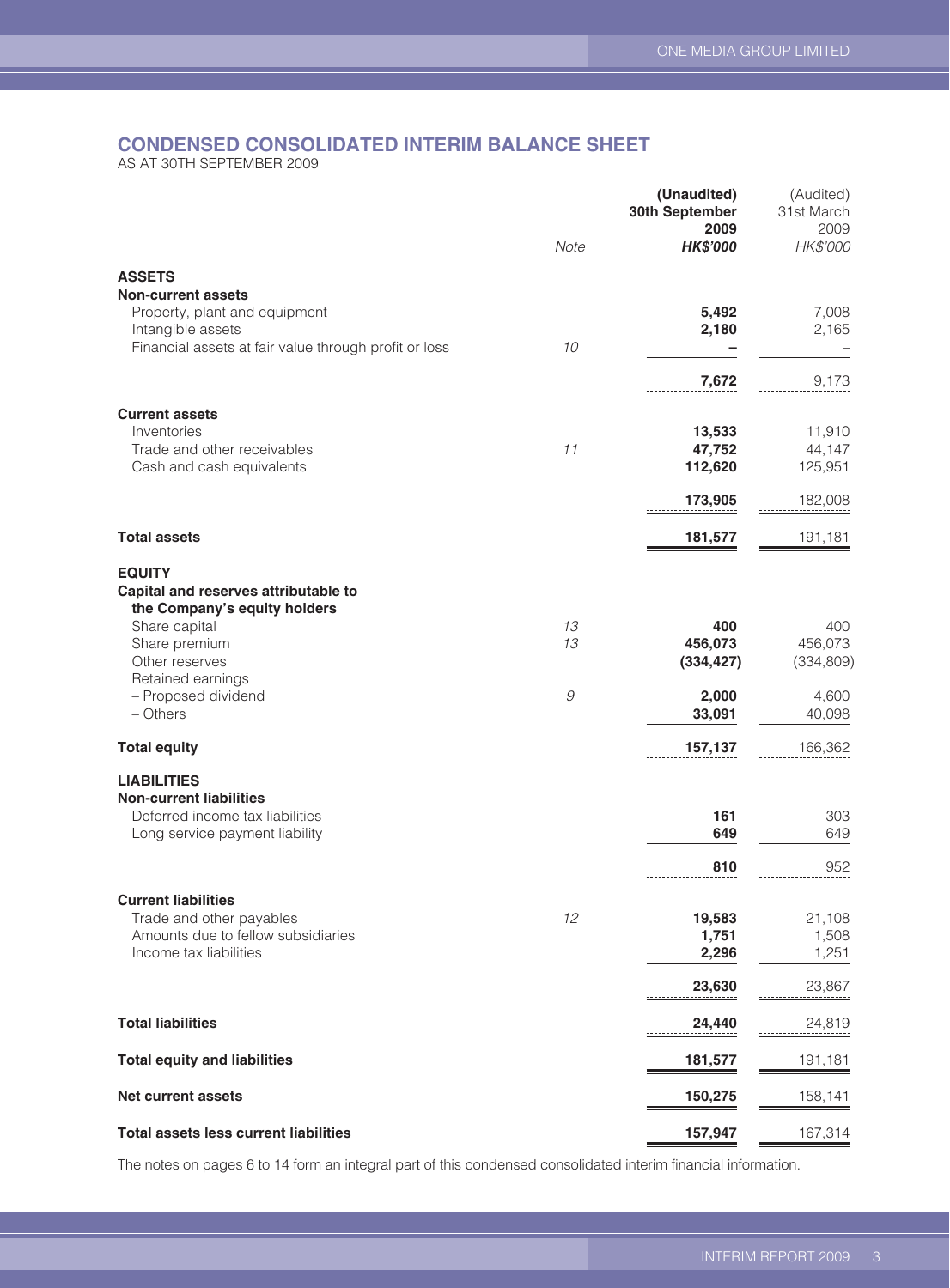## **CONDENSED CONSOLIDATED INTERIM STATEMENT OF CHANGES IN EQUITY**

FOR THE SIX MONTHS ENDED 30TH SEPTEMBER 2009

|                                                            |      |              |              | (Unaudited) |                                               |              |
|------------------------------------------------------------|------|--------------|--------------|-------------|-----------------------------------------------|--------------|
|                                                            |      |              |              |             | Attributable to equity holders of the Company |              |
|                                                            |      | <b>Share</b> | <b>Share</b> | Other       | <b>Retained</b>                               | <b>Total</b> |
|                                                            |      | capital      | premium      | reserves    | earnings                                      | equity       |
|                                                            | Note | HK\$'000     | HK\$'000     | HK\$'000    | HK\$'000                                      | HK\$'000     |
| At 1st April 2008                                          |      | 400          | 456,073      | (335, 562)  | 39,701                                        | 160,612      |
| Profit for the period                                      |      |              |              |             | 4,011                                         | 4,011        |
| Other comprehensive income:                                |      |              |              |             |                                               |              |
| Share compensation costs on                                |      |              |              |             |                                               |              |
| share options granted                                      |      |              |              | 453         |                                               | 453          |
| Currency translation differences                           |      |              |              | 657         |                                               | 657          |
| <b>Total comprehensive income</b>                          |      |              |              |             |                                               |              |
| for the period                                             |      |              |              | 1,110       | 4,011                                         | 5,121        |
| Dividend paid relating to 2008                             | 9    |              |              |             | (4,000)                                       | (4,000)      |
| At 30th September 2008                                     |      | 400          | 456,073      | (334, 452)  | 39,712                                        | 161,733      |
| At 1st April 2009                                          |      | 400          | 456,073      | (334, 809)  | 44,698                                        | 166,362      |
| Loss for the period                                        |      |              |              |             | (5,007)                                       | (5,007)      |
| Other comprehensive income:<br>Share compensation costs on |      |              |              |             |                                               |              |
| share options granted                                      |      |              |              | 238         |                                               | 238          |
| Currency translation differences                           |      |              |              | 144         |                                               | 144          |
|                                                            |      |              |              |             |                                               |              |
| Total comprehensive income/                                |      |              |              |             |                                               |              |
| (expense) for the period                                   |      |              |              | 382         | (5,007)                                       | (4,625)      |
| Dividend paid relating to 2009                             | 9    |              |              |             | (4,600)                                       | (4,600)      |
| At 30th September 2009                                     |      | 400          | 456,073      | (334, 427)  | 35,091                                        | 157,137      |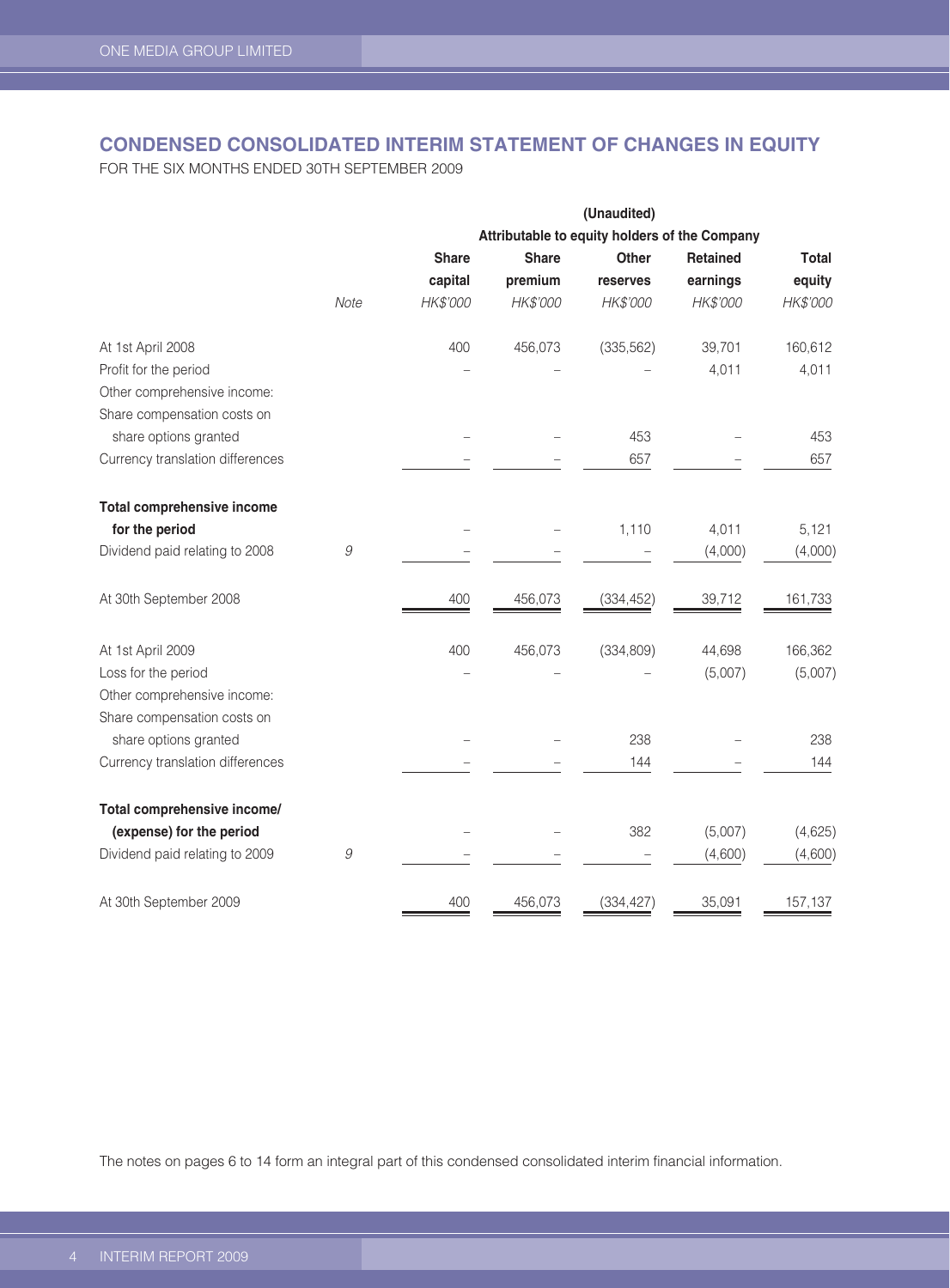## **CONDENSED CONSOLIDATED INTERIM CASH FLOW STATEMENT**

FOR THE SIX MONTHS ENDED 30TH SEPTEMBER 2009

|                                                                         | (Unaudited)<br><b>Six months ended</b> |          |  |
|-------------------------------------------------------------------------|----------------------------------------|----------|--|
|                                                                         |                                        |          |  |
|                                                                         | 30th September                         |          |  |
|                                                                         | 2009                                   | 2008     |  |
|                                                                         | <b>HK\$'000</b>                        | HK\$'000 |  |
| Net cash (used in)/generated from operating activities                  | (8, 720)                               | 9,146    |  |
| Net cash generated from investing activities                            | 60                                     | 391      |  |
| Net cash used in financing activities                                   | (4,600)                                | (4,000)  |  |
| Net (decrease)/increase in cash and cash equivalents and bank overdraft | (13, 260)                              | 5,537    |  |
| Net cash and cash equivalents at the beginning of the period            | 125,951                                | 106,239  |  |
| Exchange loss on cash and cash equivalents                              | (71)                                   | (8)      |  |
| Cash and cash equivalents at the end of the period                      | 112,620                                | 111,768  |  |
| Analysis of the balances of cash and cash equivalents                   |                                        |          |  |
| Cash and cash equivalents                                               | 112,620                                | 111,768  |  |
|                                                                         | 112,620                                | 111,768  |  |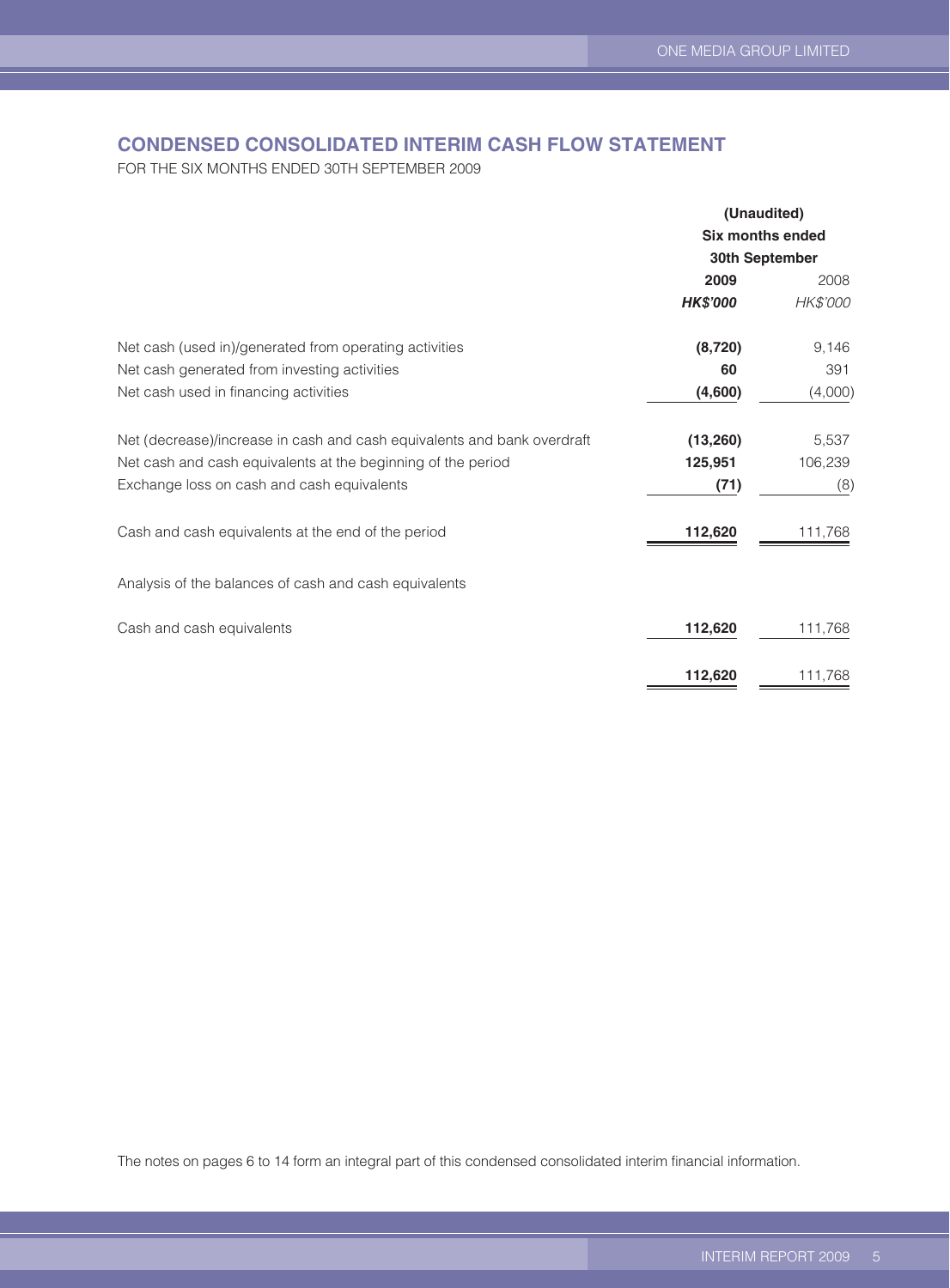#### **1 GENERAL INFORMATION**

One Media Group Limited (the "Company") was incorporated in the Cayman Islands on 11th March 2005 as an exempted company with limited liability under the Companies Law, Chapter 22 (Law 3 of 1961, as consolidated and revised) of the Cayman Islands. The address of its registered office is Clifton House, 75 Fort Street, P.O. Box 1350 GT, George Town, Grand Cayman, Cayman Islands.

The Company is an investment holding company. The principal activities of the Company and its subsidiaries (the "Group") are publication, marketing and distribution of Chinese language lifestyle magazines.

This unaudited condensed consolidated interim financial information ("Interim Financial Information") is presented in thousands of units of Hong Kong dollars (HK\$'000), unless otherwise stated. This Interim Financial Information has been approved for issue by the board of directors (the "Board of Directors") of the Company on 25th November 2009.

#### **2 BASIS OF PREPARATION**

This Interim Financial Information for the six months ended 30th September 2009 is unaudited and has been prepared in accordance with International Accounting Standard ("IAS") 34 "Interim Financial Reporting" and Appendix 16 of the Rules Governing the Listing of Securities on The Stock Exchange of Hong Kong Limited (the "Listing Rules").

This Interim Financial Information should be read in conjunction with the audited consolidated annual financial statements of the Group for the year ended 31st March 2009 and the accompanying explanatory notes attached to this Interim Financial Information.

#### **3 ACCOUNTING POLICIES**

The preparation of this Interim Financial Information in conformity with International Financial Reporting Standards ("IFRSs") requires the use of certain critical accounting estimates. It also requires management to exercise its judgement in the process of applying the Group's accounting policies.

The accounting policies adopted are consistent with those used in the audited consolidated annual financial statements for the year ended 31st March 2009 with the adoption of the following standards, which are relevant to the Group's operations and are mandatory for the financial year ending 31st March 2010:

IFRS 8 "Operating Segments" – IFRS 8 replaces IAS 14 "Segment Reporting". It requires a management approach under which segment information is presented on the same basis as that used for internal reporting purpose and in a manner consistent with the internal reporting provided to the chief operating decision maker. This has resulted in a redesignation of the Group's reportable segments, but does not have any effect on the reported results or financial position of the Group. Comparatives of segment information have been restated.

IAS 1 (Revised) "Presentation of Financial Statements" – The revised standard prohibits the presentation of items of income and expenses (that is "non-owner changes in equity") in the statement of changes in equity, and requires "non-owner changes in equity" to be presented separately from owner changes in equity. All "non-owner changes in equity" are required to be shown in a performance statement. Entities can choose whether to present one performance statement (the statement of comprehensive income) or two statements (the income statement and statement of comprehensive income). The Group has elected to present both the consolidated income statement and consolidated statement of comprehensive income.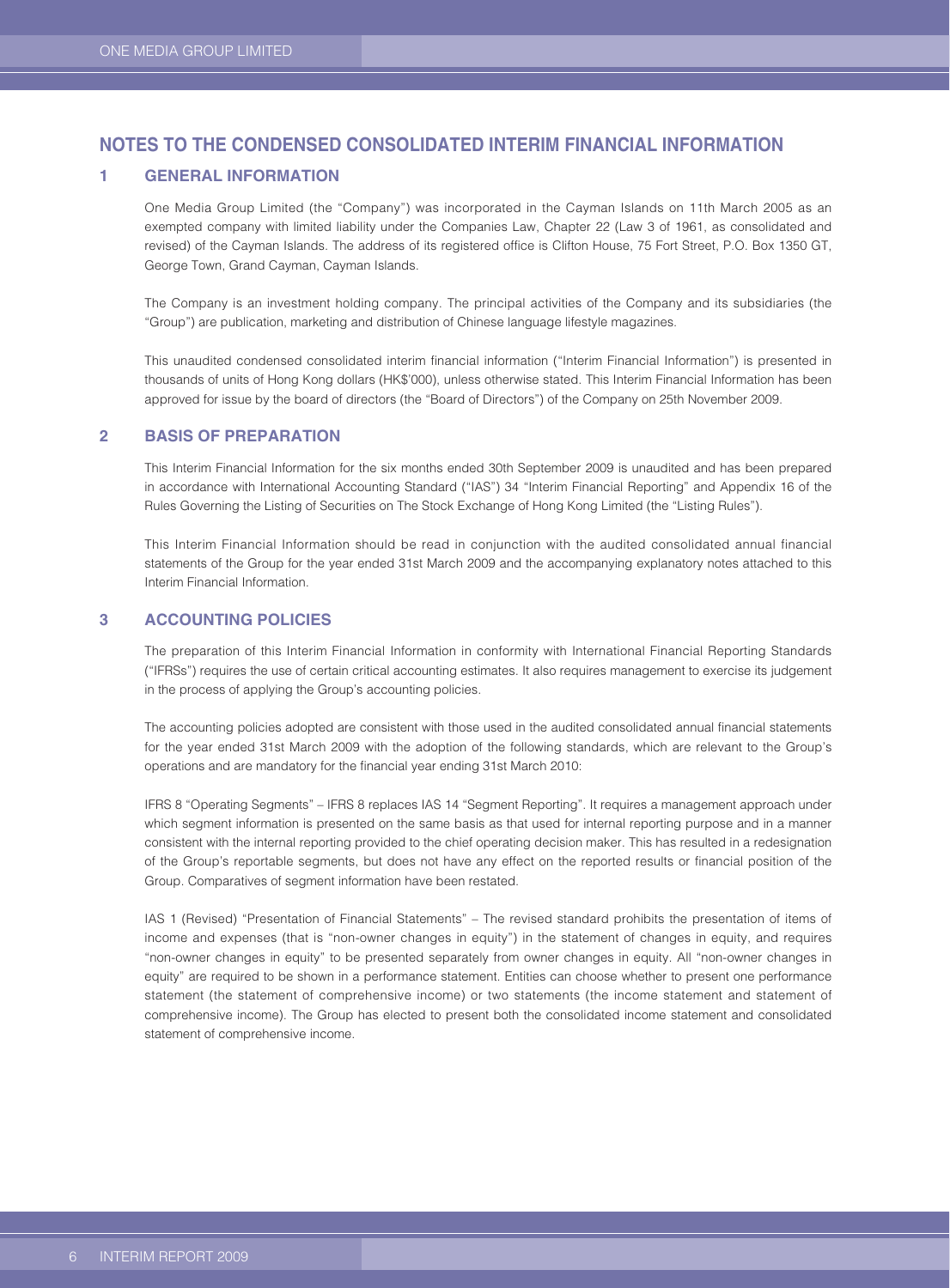#### **3 ACCOUNTING POLICIES** *(Continued)*

This Interim Financial Information has been prepared under the revised disclosure requirements.

The following new standards, amendments to standards and interpretations are mandatory for the first time for the financial year beginning 1st April 2009, but are not currently relevant to the Group.

| IAS 23 (revised)                | "Borrowing costs"                                                                |
|---------------------------------|----------------------------------------------------------------------------------|
| IAS 32 (amendment)              | "Financial instruments: presentation"                                            |
| IFRS 2 (amendment)              | "Share-based payment"                                                            |
| IFRS 7 (amendment)              | "Financial instruments: disclosures"                                             |
| Amendments to IFRS 1 and IAS 27 | "Cost of an investment in a subsidiary, jointly controlled entity and associate" |
| IFRIC - Int 9 (amendment) and   | "Reassessment of embedded derivatives" and "Financial instruments:               |
| IAS 39 (amendment)              | recognition and measurement"                                                     |
| IFRIC - Int 13                  | "Customer loyalty programmes"                                                    |
| $IFRIC - Int 15$                | "Agreements for the construction of real estate"                                 |
| IFRIC - Int 16                  | "Hedges of a net investment in a foreign operation"                              |
|                                 |                                                                                  |

Apart from the above, a number of improvements and minor amendments to IFRSs have also been issued and effective for the accounting period ended 30th September 2009 but have no significant impact on this Interim Financial Information.

### **4 SEGMENT INFORMATION**

The Group has adopted IFRS 8 "Operating Segments" with effect from 1st April 2009. IFRS 8 requires operating segments to be identified based on internal reporting that is regularly reviewed by the chief operating decision maker. The Group has regarded the Group's Executive Committee as the chief operating decision maker in order to allocate resources to segments and to assess their performance.

The Group is organised operationally on a worldwide basis in one major business segment - publication, marketing and distribution of lifestyle magazines. The business segment is further evaluated on a geographical basis. This is the main measure reported to the Group's Executive Committee for the purposes of resources allocation and assessment of segment performance.

The Group's Executive Committee assesses the performance of the operating segments based on a measure of operating profit/loss before tax. Other information provided is measured in a manner consistent with that in the financial statements.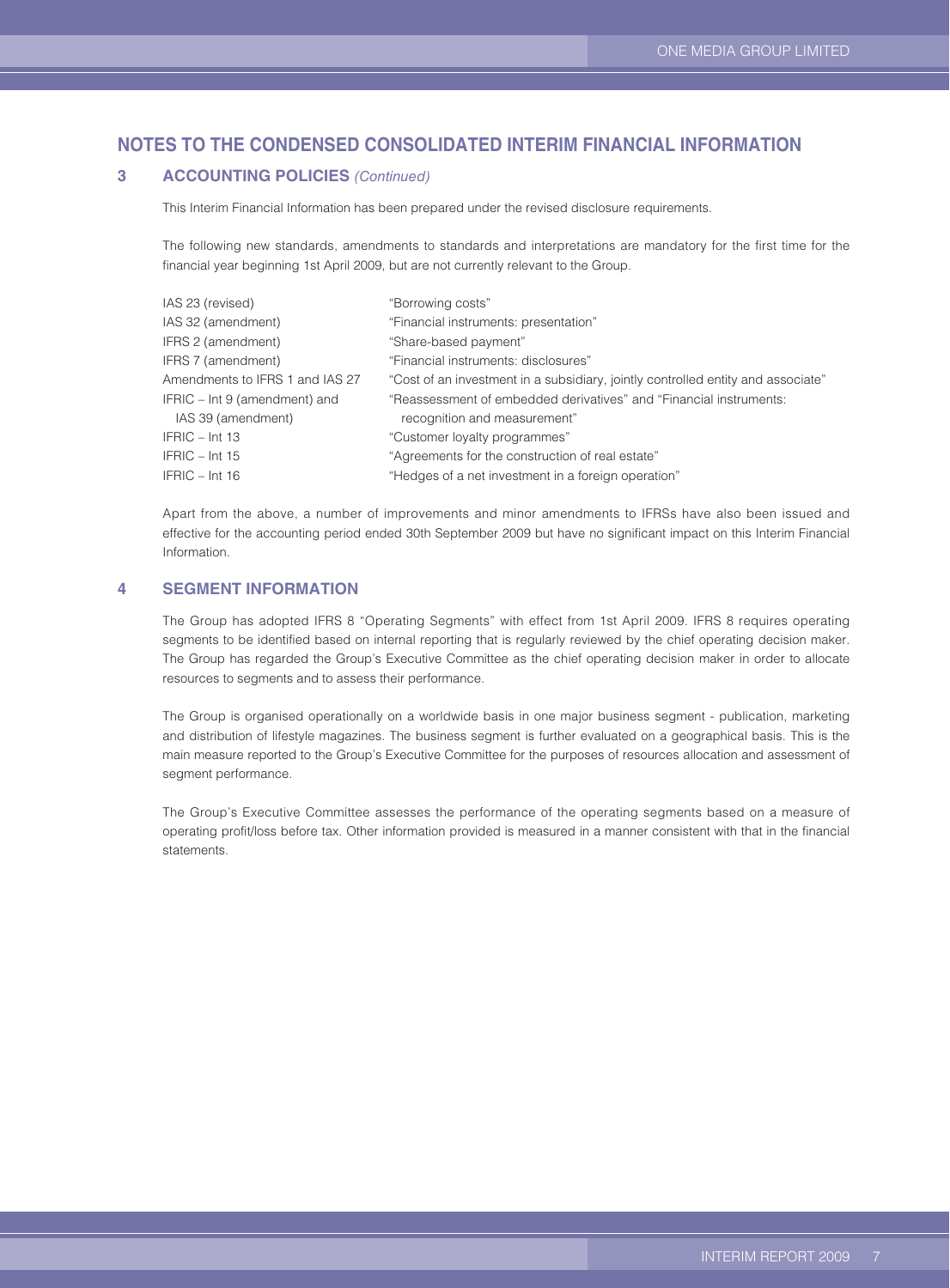### **4 SEGMENT INFORMATION** *(Continued)*

The Group's turnover and results for the period, analysed by operating segments are as follows:

|                                                       | (Unaudited)<br>Six months ended 30th September<br>Publication, marketing and distribution of lifestyle magazines |                  |                         |                       |                         |                  |
|-------------------------------------------------------|------------------------------------------------------------------------------------------------------------------|------------------|-------------------------|-----------------------|-------------------------|------------------|
|                                                       | <b>Hong Kong</b>                                                                                                 |                  |                         | <b>Mainland China</b> | Total                   |                  |
|                                                       | 2009<br><b>HK\$'000</b>                                                                                          | 2008<br>HK\$'000 | 2009<br><b>HK\$'000</b> | 2008<br>HK\$'000      | 2009<br><b>HK\$'000</b> | 2008<br>HK\$'000 |
| Turnover                                              | 63,634                                                                                                           | 88,109           | 14,162                  | 13,959                | 77,796                  | 102,068          |
| Segment profit/(loss) before income tax               | 10,241                                                                                                           | 20,068           | (9,228)                 | (7, 394)              | 1,013                   | 12,674           |
| Unallocated expenses                                  |                                                                                                                  |                  |                         |                       | (5, 119)                | (5, 594)         |
| (Loss)/profit before income tax<br>Income tax expense |                                                                                                                  |                  |                         |                       | (4, 106)<br>(901)       | 7,080<br>(3,069) |
| (Loss)/profit for the period                          |                                                                                                                  |                  |                         |                       | (5,007)                 | 4,011            |
| Other information:                                    |                                                                                                                  |                  |                         |                       |                         |                  |
| Depreciation                                          |                                                                                                                  |                  |                         |                       | 1,610                   | 1,697            |
| Amortisation of intangible assets                     |                                                                                                                  |                  |                         |                       | 18                      | 2                |

The Group's assets by operating segments are as follows:

|                           | (Unaudited)<br>Publication, marketing and distribution of lifestyle magazines |                       |                     |          |
|---------------------------|-------------------------------------------------------------------------------|-----------------------|---------------------|----------|
|                           | <b>Hong Kong</b>                                                              | <b>Mainland China</b> | <b>Eliminations</b> | Total    |
|                           | HK\$'000                                                                      | HK\$'000              | <b>HK\$'000</b>     | HK\$'000 |
| As at 30th September 2009 |                                                                               |                       |                     |          |
| Segment assets            | 239,696                                                                       | 26,239                | (84,358)            | 181,577  |
| As at 31st March 2009     |                                                                               |                       |                     |          |
| Segment assets            | 239,828                                                                       | 25.171                | (73, 818)           | 191,181  |

For the six months ended 30th September 2009, revenues of approximately HK\$11,452,000 (for the six months ended 30th September 2008: HK\$14,551,000) are derived from a single external customer. These revenues are attributable to the distribution of lifestyle magazines.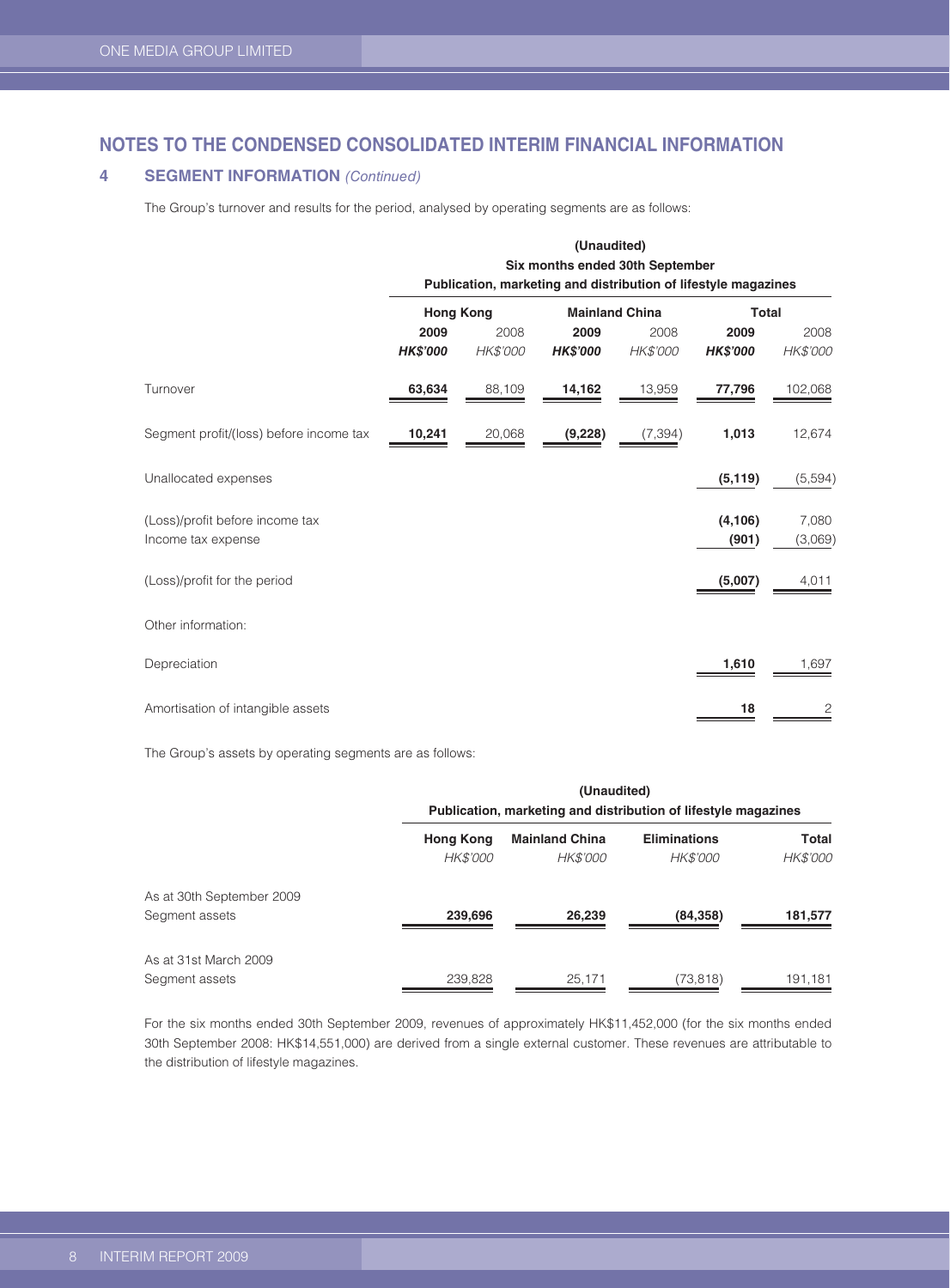#### **5 EXPENSES BY NATURE**

|                                                             | (Unaudited)<br>Six months ended |          |
|-------------------------------------------------------------|---------------------------------|----------|
|                                                             |                                 |          |
|                                                             | 30th September                  |          |
|                                                             | 2009                            | 2008     |
|                                                             | <b>HK\$'000</b>                 | HK\$'000 |
| Raw materials used                                          | 22,232                          | 26,779   |
| Depreciation                                                | 1,610                           | 1,697    |
| Amortisation of intangible assets                           | 18                              | 2        |
| Employee benefit expenses (including directors' emoluments) | 28,974                          | 30,188   |
| Loss on disposal of property, plant and equipment           | 2                               | 45       |

#### **6 OTHER INCOME**

|                      | (Unaudited)<br>Six months ended<br>30th September |          |
|----------------------|---------------------------------------------------|----------|
|                      | 2009                                              |          |
|                      | <b>HK\$'000</b>                                   | HK\$'000 |
| Bank interest income | 168                                               | 1,039    |
| License fee income   | 822                                               | 909      |
|                      | 990                                               | 1,948    |

#### **7 INCOME TAX EXPENSE**

Income tax expense is recognised based on management's best estimate of the weighted average annual income tax rate expected for the full financial year.

Hong Kong profits tax has been provided at the rate of 16.5% (2008: 16.5%) on the estimated assessable profit for the period.

No provision for the People's Republic of China ("PRC") enterprise income tax has been made as the Group has no assessable profits generated in PRC during the six months ended 30th September 2009 (2008: Nil).

|                 | (Unaudited)      |  |
|-----------------|------------------|--|
|                 | Six months ended |  |
|                 | 30th September   |  |
| 2009            | 2008             |  |
| <b>HK\$'000</b> | <b>HK\$'000</b>  |  |
|                 |                  |  |
| 1,044           | 3,148            |  |
|                 |                  |  |
| (143)           | (79)             |  |
|                 | 3,069            |  |
|                 | 901              |  |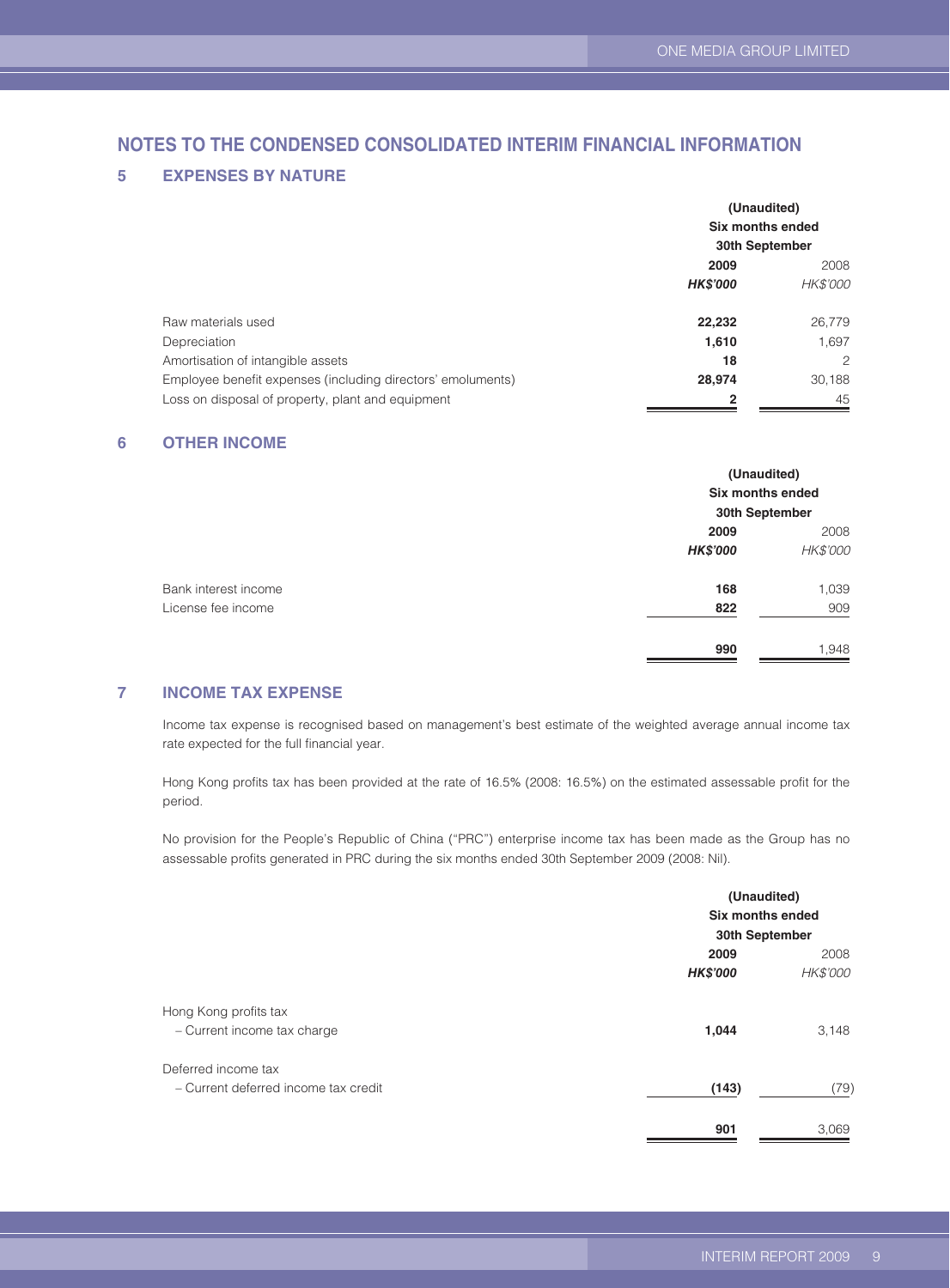#### **8 (LOSS)/EARNINGS PER SHARE**

Basic (loss)/earnings per share is calculated by dividing the Group's unaudited (loss)/profit attributable to the equity holders of the Company by the weighted average number of ordinary shares in issue during the period.

|                                                                    | (Unaudited)<br>Six months ended<br>30th September |                         |
|--------------------------------------------------------------------|---------------------------------------------------|-------------------------|
|                                                                    | 2009<br><b>HK\$'000</b>                           | 2008<br><b>HK\$'000</b> |
| (Loss)/profit attributable to the equity holders of the Company    | (5,007)                                           | 4,011                   |
| Weighted average number of ordinary shares in issue (in thousands) | 400,000                                           | 400,000                 |
| Basic (loss)/earnings per share (HK cents per share)               | (1.25)                                            |                         |

Diluted (loss)/earnings per share is the same as basic (loss)/earnings per share presented as there is no dilutive effect arising from the share options granted by the Company.

#### **9 DIVIDENDS**

The directors (the "Directors") of the Company have declared an interim dividend of HK0.5 cent (2008: HK0.6 cent) per ordinary share, totalling HK\$2,000,000 (2008: HK\$2,400,000) payable on 15th January 2010 to shareholders whose names appear on the register of members of the Company on 5th January 2010.

A final dividend of HK1.15 cents (2008: HK1 cent) per share for the year ended 31st March 2009, totalling HK\$4,600,000 (2008: HK\$4,000,000) was paid on 10th September 2009.

#### **10 FINANCIAL ASSETS AT FAIR VALUE THROUGH PROFIT OR LOSS**

|                                     | (Unaudited)     | (Audited)  |
|-------------------------------------|-----------------|------------|
|                                     | 30th September  | 31st March |
|                                     | 2009            | 2009       |
|                                     | <b>HK\$'000</b> | HK\$'000   |
| Unlisted securities:                |                 |            |
| - Equity linked notes               |                 |            |
|                                     |                 |            |
| Market value of unlisted securities |                 |            |

The instruments were designated by management as financial assets at fair value through profit or loss on initial recognition.

As these instruments are not publicly traded and in the absence of readily available information to determine the fair values of these instruments, the Group has adopted the quotations provided by the issuers as its best estimate of the fair values of these instruments.

The principal amount of the equity linked notes is of US\$750,000 (equivalent to HK\$5,850,000) with maturity date in November 2009.

A loss of the fair value on equity linked notes of HK\$4,409,000 was recognised in the administrative expenses in the consolidated income statement for the six months ended 30th September 2008.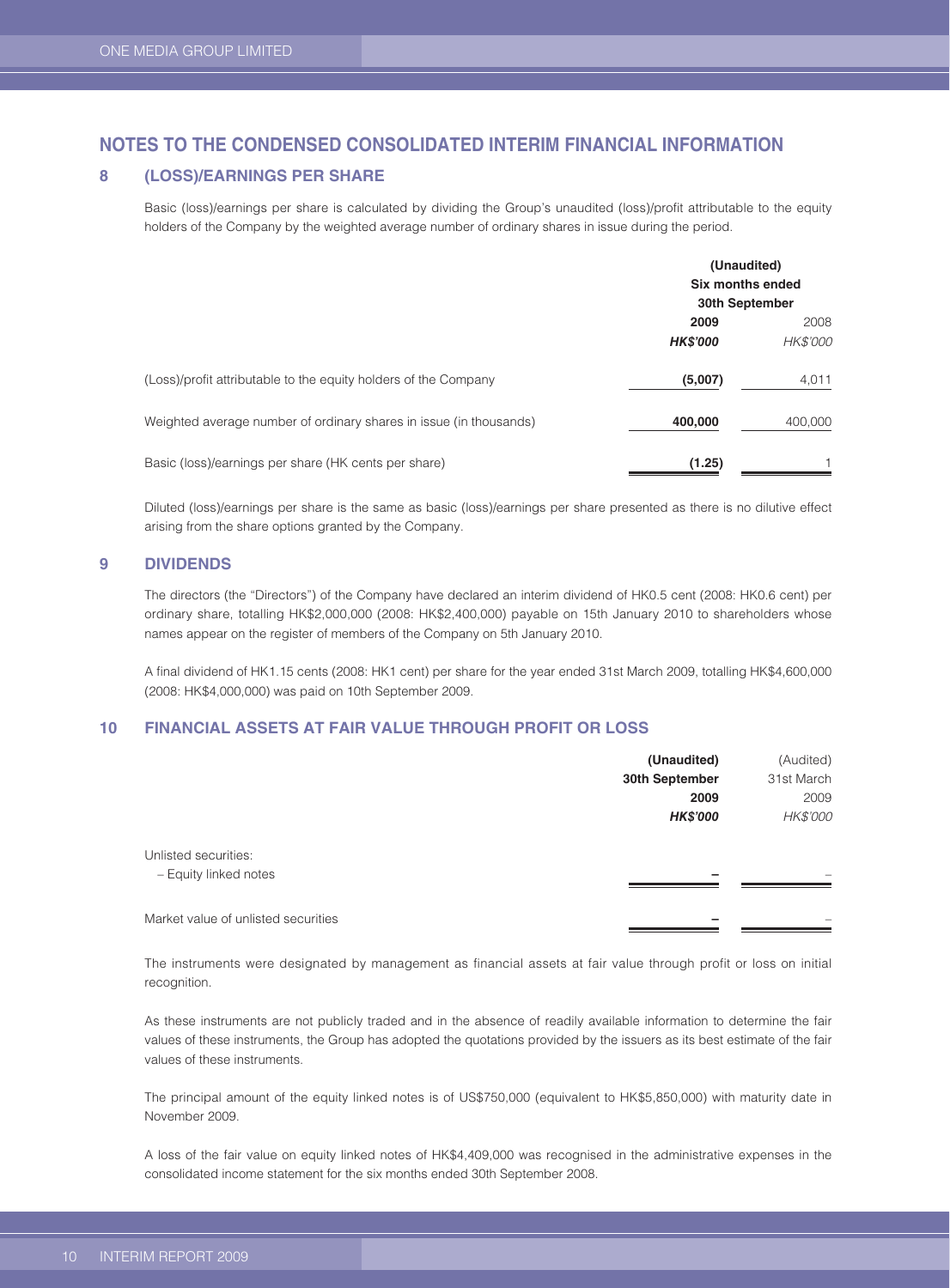#### **11 TRADE AND OTHER RECEIVABLES**

Included in trade and other receivables are trade receivables and their ageing analysis is as follows:

|                 | (Unaudited)     | (Audited)  |
|-----------------|-----------------|------------|
|                 | 30th September  | 31st March |
|                 | 2009            | 2009       |
|                 | <b>HK\$'000</b> | HK\$'000   |
| 0 to 60 days    | 23,519          | 25,101     |
| 61 to 120 days  | 10,639          | 10,122     |
| 121 to 180 days | 4,030           | 2,089      |
| Over 180 days   | 1,573           | 1,341      |
|                 | 39,761          | 38,653     |

The Group allows in general a credit period ranging from 60 days to 120 days to its trade customers.

There is no concentration of credit risk with respect to trade receivables, as it is mitigated by the Group's large customer base. As at 30th September 2009 and 31st March 2009, the fair values of trade and other receivables approximated their carrying values.

### **12 TRADE AND OTHER PAYABLES**

Included in trade and other payables are trade payables and their ageing analysis is as follows:

|                 | (Unaudited)     | (Audited)  |
|-----------------|-----------------|------------|
|                 | 30th September  | 31st March |
|                 | 2009            | 2009       |
|                 | <b>HK\$'000</b> | HK\$'000   |
| 0 to 60 days    | 4,146           | 4,391      |
| 61 to 120 days  | 9               | 1,870      |
| 121 to 180 days | 745             | 337        |
| Over 180 days   | 865             | 196        |
|                 | 5,765           | 6,794      |

As at 30th September 2009 and 31st March 2009, the fair values of trade and other payables approximated their carrying values.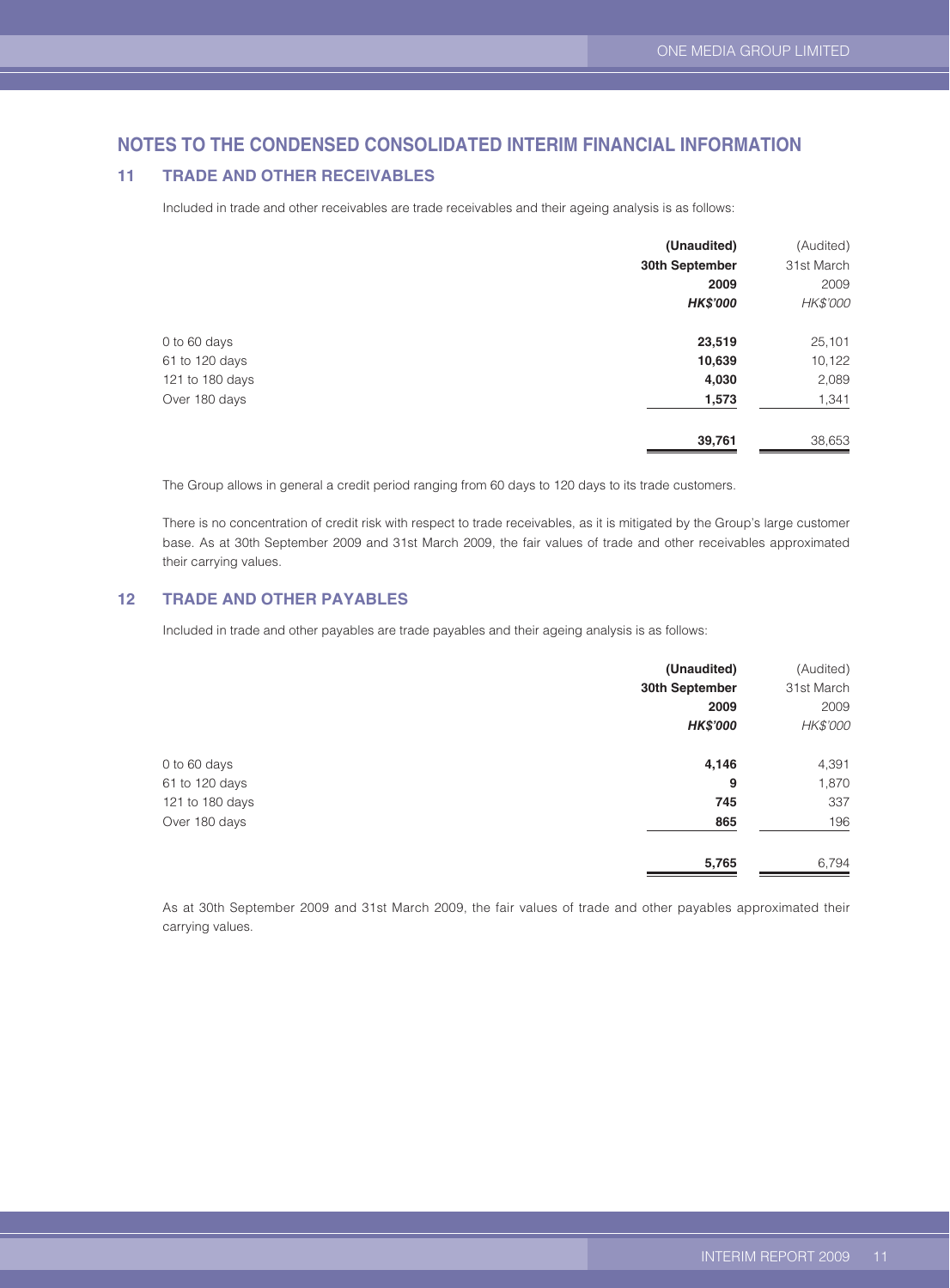#### **13 SHARE CAPITAL**

|                      | Number of      |               |              |          |
|----------------------|----------------|---------------|--------------|----------|
|                      | ordinary       | Ordinary      | <b>Share</b> |          |
|                      | shares issued  | shares issued | premium      | Total    |
|                      | (in thousands) | HK\$'000      | HK\$'000     | HK\$'000 |
| Balance at           |                |               |              |          |
| 30th September 2008. |                |               |              |          |
| 31st March 2009,     |                |               |              |          |
| 1st April 2009 and   |                |               |              |          |
| 30th September 2009  | 400.000        | 400           | 456.073      | 456.473  |

The total authorised number of ordinary shares is 4,000 million shares (2008: 4,000 million shares) with a par value of HK\$0.001 per share (2008: HK\$0.001). All issued shares are fully paid.

#### **14 RELATED PARTY TRANSACTIONS**

The ultimate parent of the Company is Media Chinese International Limited ("MCI"), a company incorporated in Bermuda.

The following transactions were carried out with related parties:

(i) During the period ended 30th September 2009, the Group had entered into the following significant transactions with fellow subsidiaries:

|                                                              |      | (Unaudited)<br>Six months ended<br>30th September |                         |  |
|--------------------------------------------------------------|------|---------------------------------------------------|-------------------------|--|
|                                                              | Note | 2009<br><b>HK\$'000</b>                           | 2008<br><b>HK\$'000</b> |  |
| License fees                                                 | a    | 4,251                                             | 6,132                   |  |
| Circulation support services                                 | b    | 734                                               | 845                     |  |
| Library support fee                                          | C    | 126                                               | 211                     |  |
| IS programming support services                              | d    | 318                                               | 350                     |  |
| Administrative support services                              | e    | 914                                               | 1,048                   |  |
| Human resources, corporate communications and legal services |      | 718                                               | 434                     |  |
| Leasing of computers and other office equipment              | g    | 106                                               | 86                      |  |
| Leasing of office space, storage space and parking spaces    | h    | 871                                               | 901                     |  |
| Ticketing and accommodation expenses                         |      | 293                                               | 725                     |  |
| Barter advertising expenses                                  |      | 888                                               | 758                     |  |
| Barter advertising income                                    | k    | (937)                                             | (511)                   |  |
| Printing costs                                               |      | 479                                               |                         |  |
| Pension costs – defined contribution plan                    | m    | 805                                               | 783                     |  |

#### *Notes:*

- (a) This represented license fees of the right to use the trademark for the printing of "*Ming Pao Weekly*"*,*  "*Hi-Tech Weekly*" and their past contents by a fellow subsidiary. It is charged at a pre-determined rate calculated by reference to the license fees charged by third party licensors to the Group.
- (b) This represented recharge of circulation support services relating to the distribution, sale and promotion of the publications of the Group by a fellow subsidiary. It is charged on a cost reimbursement basis.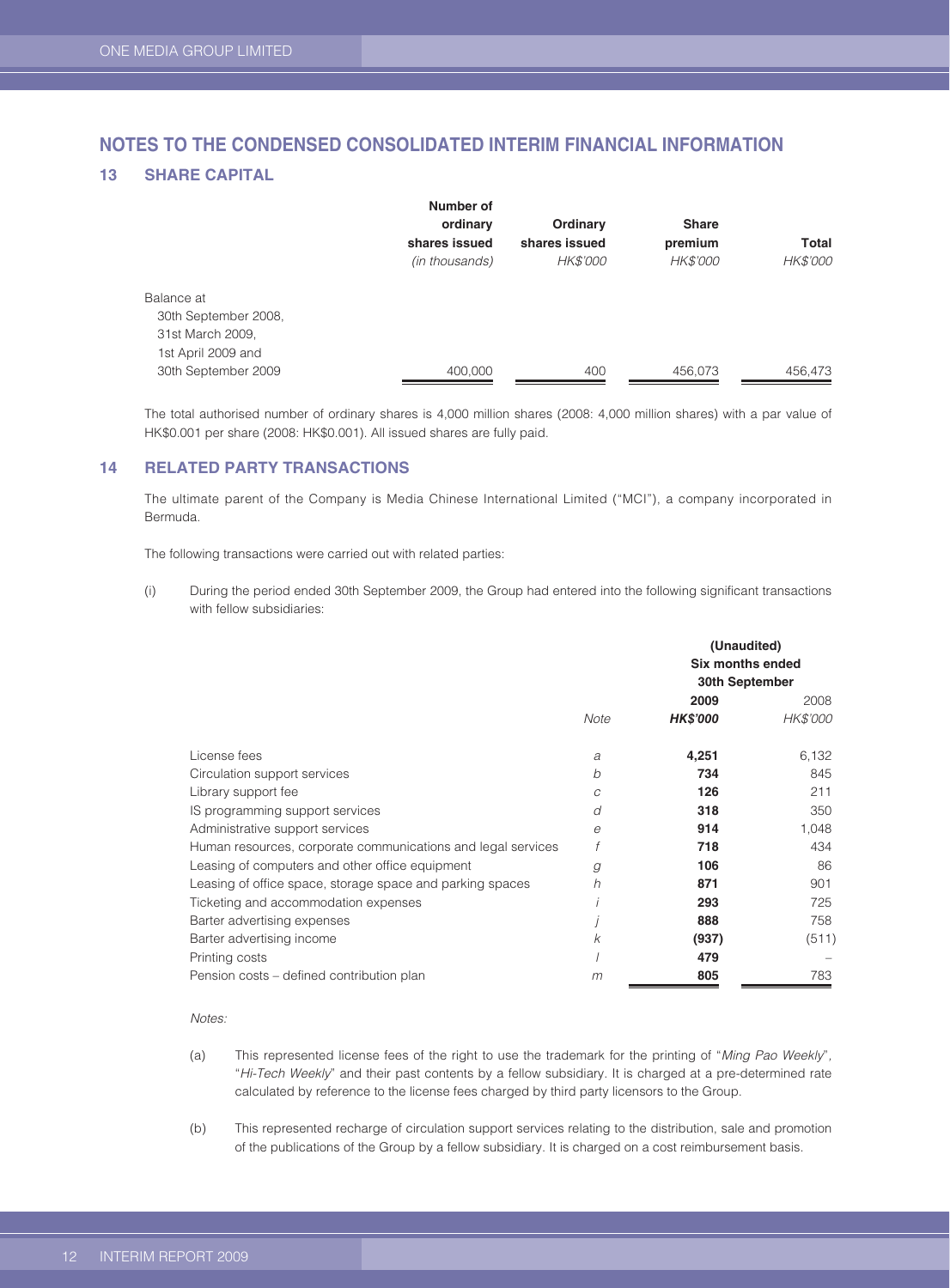#### **14 RELATED PARTY TRANSACTIONS** *(Continued)*

- (i) During the period ended 30th September 2009, the Group had entered into the following significant transactions with fellow subsidiaries: *(Continued)*
	- (c) This represented recharge by a fellow subsidiary relating to provision of library support services including data classification, data indexing and filing, data storage management and retrieval, data provision and newspaper clipping. It is charged on a cost reimbursement basis.
	- (d) This represented recharge of internet-related services, networking services, data management services, general computing and programming support services and system analysis by a fellow subsidiary. It is charged on a cost reimbursement basis.
	- (e) This represented recharge of security services, cleaning services, mail processing and messenger services, ordering and distribution of office supplies services, receptionist and general clerical services by a fellow subsidiary. It is charged on a cost reimbursement basis.
	- (f) This represented recharge of human resources, corporate communications and legal service by a fellow subsidiary. It is charged on a cost reimbursement basis.
	- (g) This represented the total amount of the depreciation charges of the equipment provided by a fellow subsidiary. They are charged on a cost reimbursement basis.
	- (h) This represented the rental for leasing of office space, storage space and parking spaces. The rentals are charged at a pre-determined rate calculated by reference to the prevailing market rates.
	- (i) This represented the ticketing and accommodation expenses paid to a fellow subsidiary. It is charged at a pre-determined rate calculated based on the rates charged to third party customers.
	- (j) This represented the advertising expenses on barter basis in accordance with barter advertising agreement entered into with a fellow subsidiary. It is charged at a pre-determined rate calculated based on the rates charged to third party customers.
	- (k) This represented the advertising income on barter basis in accordance with barter advertising agreement entered into with a fellow subsidiary. It is charged at a pre-determined rate calculated based on the rates charged to third party customers.
	- (l) This represented the printing costs charged by a fellow subsidiary. It is charged at a pre-determined rate calculated based on the rates charged to third party customers.
	- (m) This represented defined contribution cost made to a fellow subsidiary for the Group's pension obligation. There is no stated policy or contractual agreement between the Group and MCI and its subsidiaries (the "MCI Group"). It is charged based on a pre-determined rate of its employees' salaries.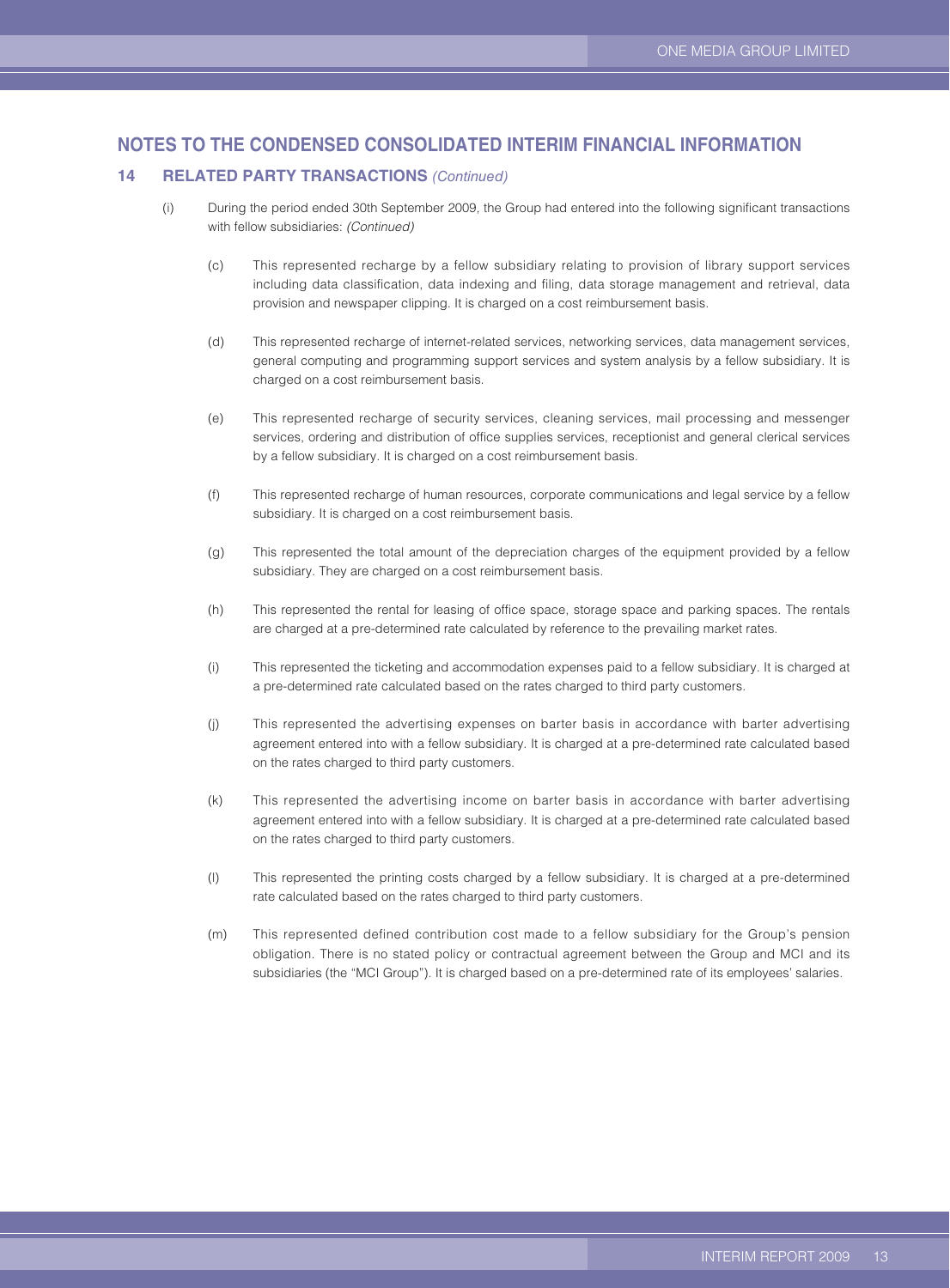#### **14 RELATED PARTY TRANSACTIONS** *(Continued)*

(ii) Period/year end balance arising from the related parties transactions as disclosed in Note 14(i) above was as follows:

|                                    | (Unaudited)     | (Audited)  |
|------------------------------------|-----------------|------------|
|                                    | 30th September  | 31st March |
|                                    | 2009            | 2009       |
|                                    | <b>HK\$'000</b> | HK\$'000   |
| Amounts due to fellow subsidiaries | 1,751           | 1,508      |

The outstanding balances with fellow subsidiaries are aged within 30 days and are unsecured, non-interest bearing and with normal credit terms of 30 days.

#### (iii) Key management compensation

|                                                   | (Unaudited)<br>Six months ended<br>30th September |          |  |
|---------------------------------------------------|---------------------------------------------------|----------|--|
|                                                   | 2009<br>2008                                      |          |  |
|                                                   | <b>HK\$'000</b>                                   | HK\$'000 |  |
| Salaries and other short-term employee benefits   | 2,771                                             | 3.175    |  |
| Contributions to pension scheme                   | 99                                                | 65       |  |
| Share compensation costs on share options granted | 97                                                | 222      |  |
|                                                   | 2,967                                             | 3,462    |  |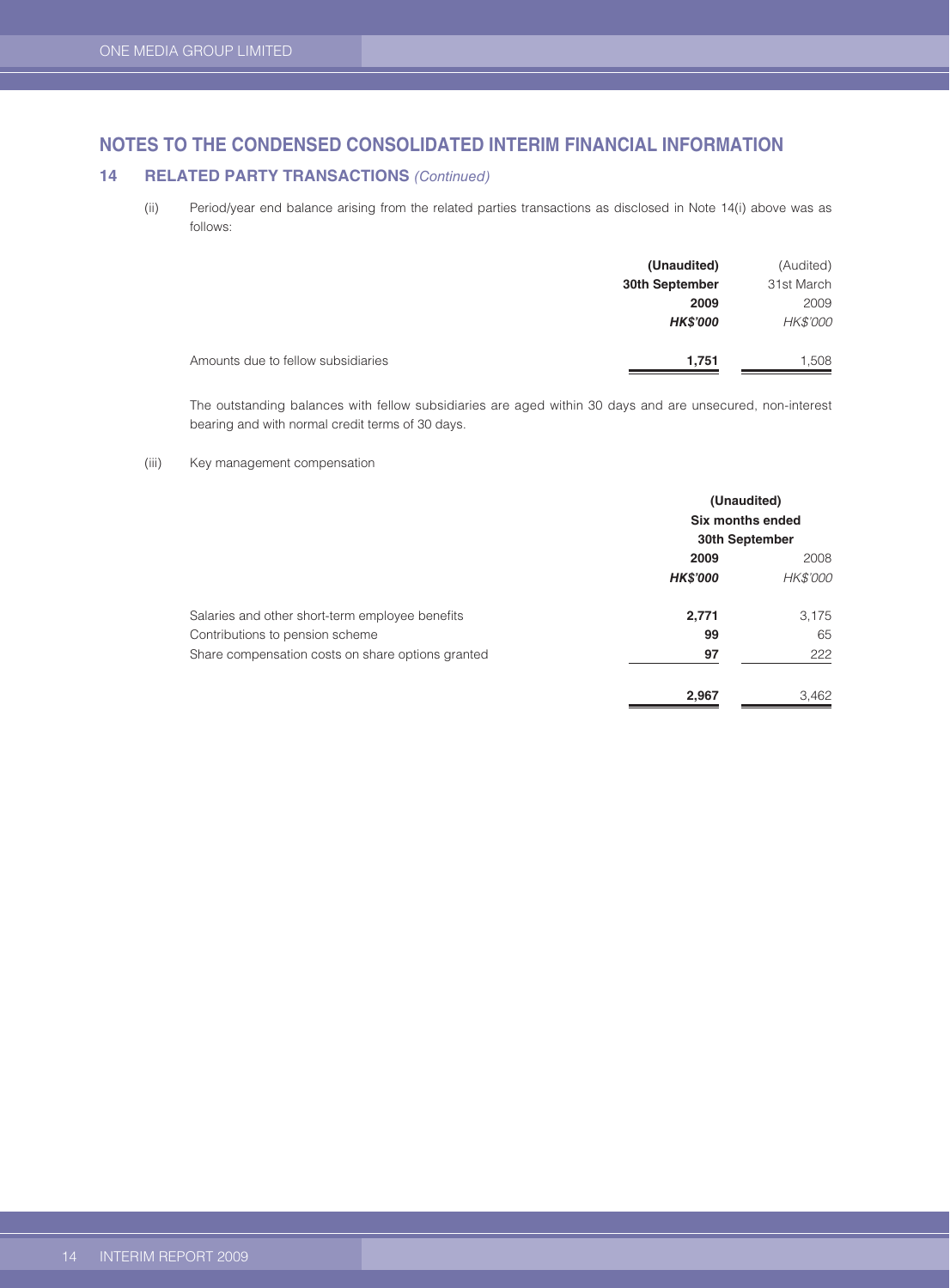## **MANAGEMENT DISCUSSION AND ANALYSIS**

#### Results Summary

The global financial crisis had a lasting impact on the retail sector in Hong Kong, which in turn reduced the demand for advertisements in magazines. The difficult operating environment was further exacerbated by the outbreak of H1N1 influenza which disrupted the traditional peak seasons of the retail business.

The Group's revenue, majority of which comprises advertising placements on its magazine projects primarily from branded products, was therefore adversely affected. Consolidated turnover during the six months ended 30th September 2009 declined 24% to HK\$77,796,000 from HK\$102,068,000 in the last corresponding period. The Group reported a loss of HK\$5,007,000 during the period, compared with a profit after tax of HK\$4,011,000 a year ago.

#### Review of Operations

#### *Hong Kong*

During the period under review, the Group published three magazines in Hong Kong, namely "*Ming Pao Weekly*", "*Hi-Tech Weekly*", and "*Top Gear* 極速誌". These titles contributed a combined revenue of HK\$63,634,000 for the six months ended 30th September 2009 (2008: HK\$88,109,000), down by 28% from the same period last year. Operating profit dropped by 49% to HK\$10,241,000 (2008: HK\$20,068,000).

"*Ming Pao Weekly*", the Group's premier celebrity and lifestyle title, experienced a significant reduction in its advertising revenue as advertisers, mostly luxury branded products, either put their advertising budgets on hold awaiting a recovery in the retail sector, or reduced or even cancelled their budgets during the first two quarters of the financial year 2009/2010. This was in sharp contrast with the same period last year, when the title reported record high advertising revenue. The decline in revenue stemmed from both a decrease in frequency of placing advertisements in the magazine and a reduction in advertising rates in response to the weak demand.

The decline in operating profit of this title during the period, nonetheless, was less than the decline in revenue because of the effective cost control measures enacted persistently. These measures included a respectable savings on paper and printing costs, savings from streamlining the title's personnel structure, and a reduction in marketing costs.

"*Hi-Tech Weekly*" during this difficult period continued to strengthen its content in order to maintain its circulation steadily. During the period under review, "*Hi-Tech Weekly*" hosted three "Gadgets Fair" in several major shopping malls. These gadgets fairs gained positive feedbacks from advertisers as their target audience was reached and helped strengthen the title's position as one of the advertisers' top choices for their advertisements of consumer electronics products.

"*Top Gear*極速誌" ("Top Gear Hong Kong") completed its first year operation since the launch of its inaugural issue in October 2008, when the global financial crisis first emerged. With the exceptional hard work of its editorial and advertising sales teams, the title has started to see a healthy growth in both advertising and circulation income. This is an encouraging development under a very difficult environment where the automobile sector in Hong Kong had been badly hit by the crisis. Nevertheless, the teams are still confident in building this title into the best automobile magazine in Hong Kong in the near future.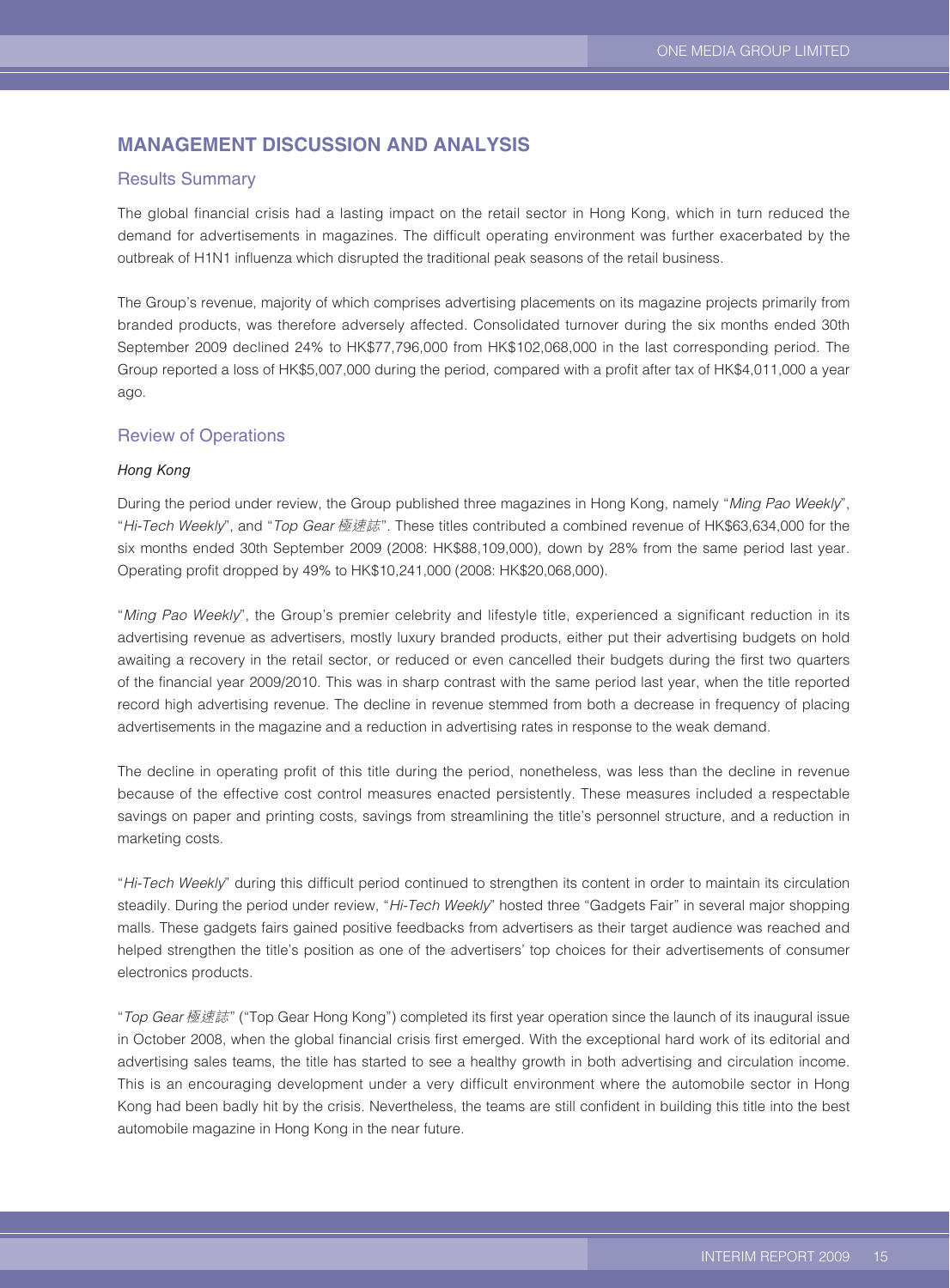## **MANAGEMENT DISCUSSION AND ANALYSIS** *(Continued)*

## Review of Operations *(Continued)*

#### *Mainland China*

The operation in Mainland China contributed a turnover of HK\$14,162,000 (2008: HK\$13,959,000) to the Group, representing a 1% slight increase from the last corresponding period. The operating loss increased to HK\$9,228,000 (2008: HK\$7,394,000) because of the increase in production costs as a result of the content revamp of "*MING* 明日風尚".

"*MING* 明日風尚", following its revamp in October 2008, enjoyed positive feedbacks from readers and advertisers. It is highly regarded for its premium quality content and positioning as a wide window of information for affluent local Chinese to gain knowledge on cutting-edge foreign lifestyle. A marketing research has been commissioned to establish a documented backing to illustrate to advertisers the high level of influence this magazine brings to its target readers.

"*Top Gear* 汽車測試報告" ("Top Gear China") benefited from the buoyant automobile sector in Mainland China and recorded growth in advertising revenue. Top Gear China will continue to focus on the high-end imported cars segment. Leveraging the latter's expertise in content production and development in the category, the Group plans to integrate the editorial functions of this title to that of Top Gear Hong Kong so that resources can be more efficiently managed.

"*Popular Science* 科技新時代" remains one of the leading magazines in the science infotainment category and continues to have sustaining support from its loyal readership and advertiser clientele. The Group has embarked on an initiative to adopt the event-and-print business model from "*Hi-Tech Weekly*" on this title.

#### **Outlook**

The Group believes that the impact of the recoveries in the stock and real estate markets in Hong Kong since the second calendar quarter this year will gradually diffuse into the luxury goods retail sector in the fourth calendar quarter this year or the first calendar quarter next year. This will help the Group's advertising revenue revive.

In Mainland China, the Group will continue to exploit means to leverage the distribution network developed over the years and the positioning of its magazine titles published there to create more opportunities.

Bearing unforeseen circumstances, the Group remains cautiously optimistic about its operations in the second half of this financial year.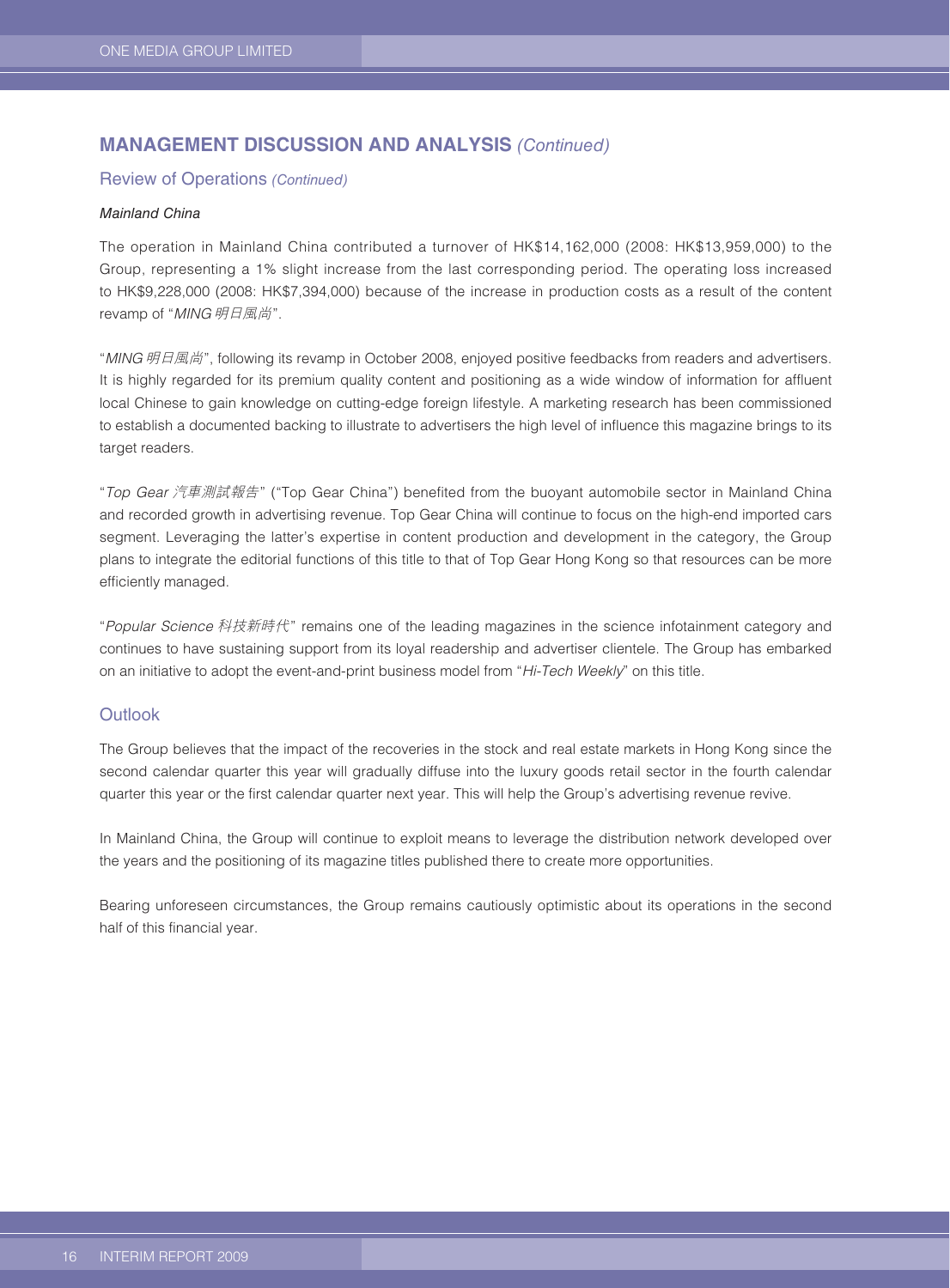## **CAPITAL EXPENDITURE**

The Group's total capital expenditure for property, plant and equipment for the six months ended 30th September 2009 amounted to HK\$197,000.

## **EXPOSURE TO FLUCTUATION IN EXCHANGE RATES**

The Group's revenues and costs are mainly denominated in Hong Kong dollars, United States dollars and Renminbi. Since Hong Kong dollars remain pegged to the United States dollars, the Group does not foresee substantial risks from exposure to United States dollars. For subsidiaries in the PRC, most of the sales and purchases are denominated in Renminbi, the exposure to foreign exchange risk is expected to be minimal.

## **CONTINGENT LIABILITIES**

As at 30th September 2009, the Group did not have any material contingent liabilities or guarantees (31st March 2009: Nil).

## **SHARE OPTIONS**

The Company has two share option schemes. A pre-IPO share option scheme ("Pre-IPO Share Option Scheme") was approved and adopted by shareholders on 26th September 2005. Another share option scheme, a post-IPO share option scheme ("Post-IPO Share Option Scheme") was also approved on the same date, 26th September 2005 by the shareholders of the Company. The principal terms of the Pre-IPO Share Option Scheme are substantially the same as the terms of the Post-IPO Share Option Scheme (where applicable) except for the following principal terms: (a) the subscription price per share was the final Hong Kong dollar price per share at which shares were to be sold in an offer for sale in Hong Kong on 18th October 2005 (the "Listing Date"), being the date of the shares of the Company were listed on the Main Board of The Stock Exchange of Hong Kong Limited (the "Stock Exchange"); and (b) no options would be offered or granted upon the commencement of dealings in the shares of the Stock Exchange.

Under the Post-IPO Share Option Scheme, the subscription price per share is a price to be determined by the Board of Directors which shall be the highest of the closing price of the shares on the Stock Exchange on the relevant offer date, the average closing price of the shares on the Stock Exchange for the five trading days immediately preceding the relevant offer date or the nominal value of the shares. The Board of Directors may grant options to subscribe the shares of the Company to any full time employee, executive and non-executive directors (including the independent non-executive directors) of the Group or MCI Group. No share option was granted under the Post-IPO Share Option Scheme during the six months ended 30th September 2009.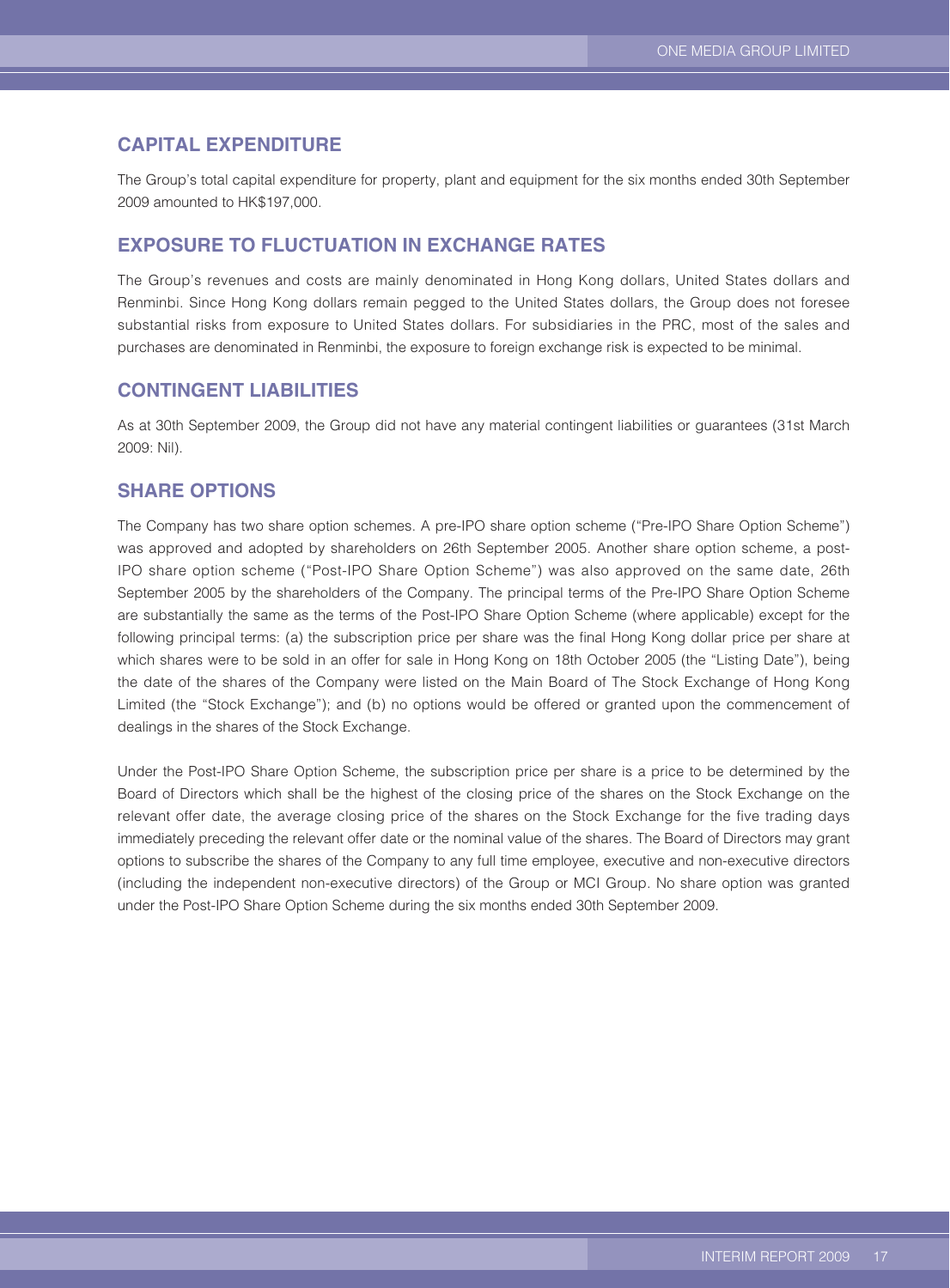## **SHARE OPTIONS** *(Continued)*

Details of the share options outstanding and movements during the six months ended 30th September 2009 are as follows:

|                                             |          | Number of shares involved in share options |                                             |                                                      |                                           |                                                |                                                                               |                                               |                                 |                              |
|---------------------------------------------|----------|--------------------------------------------|---------------------------------------------|------------------------------------------------------|-------------------------------------------|------------------------------------------------|-------------------------------------------------------------------------------|-----------------------------------------------|---------------------------------|------------------------------|
| Grantee                                     |          | <b>Balance</b> at<br>1st April<br>2009     | Granted<br>during<br>the period<br>(Note 4) | <b>Exercised</b><br>during<br>the period<br>(Note 4) | Lapsed<br>during<br>the period<br>(Note3) | <b>Balance</b> at<br>30th<br>September<br>2009 | Percentage<br>of issued<br>ordinary<br>shares at<br>30th<br>September<br>2009 | <b>Exercise</b><br>price per<br>share<br>HK\$ | Date of<br>conditional<br>grant | <b>Exercisable</b><br>period |
| Directors:                                  |          |                                            |                                             |                                                      |                                           |                                                |                                                                               |                                               |                                 |                              |
| Mr. TIONG Kiu King                          | (Note 1) | 1,250,000                                  |                                             |                                                      |                                           | 1,250,000                                      | 0.31%                                                                         | 1.200                                         | 27/9/2005                       | 18/10/2005-25/9/2015         |
| Mr. TIONG Kiew Chiong                       | (Note 1) | 1,250,000                                  |                                             |                                                      |                                           | 1,250,000                                      | 0.31%                                                                         | 1.200                                         | 27/9/2005                       | 18/10/2005-25/9/2015         |
| Mr. TUNG Siu Ho, Terence                    | (Note 1) | 1,000,000                                  |                                             |                                                      |                                           | 1,000,000                                      | 0.25%                                                                         | 1.200                                         | 27/9/2005                       | 18/10/2005-25/9/2015         |
| Mr. Peter Bush BRACK                        | (Note 1) | 1,250,000                                  |                                             |                                                      |                                           | 1,250,000                                      | 0.31%                                                                         | 1.200                                         | 27/9/2005                       | 18/10/2005-25/9/2015         |
| Mr. YU Hon To, David                        | (Note 1) | 150,000                                    |                                             |                                                      |                                           | 150,000                                        | 0.04%                                                                         | 1.200                                         | 27/9/2005                       | 18/10/2005-25/9/2015         |
| Mr. SIT Kien Ping, Peter                    | (Note 1) | 150,000                                    |                                             |                                                      | $\overline{\phantom{a}}$                  | 150,000                                        | 0.04%                                                                         | 1.200                                         | 27/9/2005                       | 18/10/2005-25/9/2015         |
| Mr. TAN Hock Seng, Peter                    | (Note 1) | 150,000                                    |                                             |                                                      |                                           | 150,000                                        | 0.04%                                                                         | 1.200                                         | 27/9/2005                       | 18/10/2005-25/9/2015         |
|                                             |          | 5,200,000                                  |                                             |                                                      |                                           | 5,200,000                                      | 1.30%                                                                         |                                               |                                 |                              |
| MCI's directors:                            |          |                                            |                                             |                                                      |                                           |                                                |                                                                               |                                               |                                 |                              |
| Tan Sri Datuk Sir<br><b>TIONG Hiew King</b> | (Note 1) | 1,250,000                                  |                                             |                                                      |                                           | 1,250,000                                      | 0.31%                                                                         | 1.200                                         | 27/9/2005                       | 18/10/2005-25/9/2015         |
| Dato' Sri Dr. TIONG Ik King                 | (Note 1) | 1,000,000                                  |                                             |                                                      |                                           | 1,000,000                                      | 0.25%                                                                         | 1.200                                         | 27/9/2005                       | 18/10/2005-25/9/2015         |
| Mr. Victor YANG*                            | (Note 1) | 150,000                                    |                                             |                                                      |                                           | 150,000                                        | 0.04%                                                                         | 1.200                                         | 27/9/2005                       | 18/10/2005-25/9/2015         |
|                                             |          | 2,400,000                                  |                                             |                                                      |                                           | 2,400,000                                      | 0.60%                                                                         |                                               |                                 |                              |
| Full time employees                         | (Note 1) | 4,050,000                                  |                                             | $\overline{a}$                                       | (200,000)                                 | 3,850,000                                      | 0.96%                                                                         | 1.200                                         | 27/9/2005                       | 18/10/2005-25/9/2015         |
| Full time employees                         | (Note 2) | 888,000                                    |                                             |                                                      | (24,000)                                  | 864,000                                        | 0.22%                                                                         | 1.200                                         | 27/9/2005                       | 18/10/2005-25/9/2015         |
| Total                                       |          | 12,538,000                                 |                                             |                                                      | (224,000)                                 | 12,314,000                                     | 3.08%                                                                         |                                               |                                 |                              |

*\* Mr. Victor YANG resigned as an independent non-executive director of MCI on 1st October 2009.*

*Notes:*

In relation to each option granted to the grantees, either of the following two vesting scales has been applied:

- 1. 20% of the Company's shares comprised in the option will vest on each of the five anniversaries of the Listing Date from the first anniversary of the Listing Date to the fifth anniversary of the Listing Date; or
- 2. 100% of the Company's shares comprised in each of the option will fully vest on the first anniversary of the Listing Date,

as the case may be, which has been specified in the offer letters to the grantees. Subject to the relevant vesting period, each option has a 10-year exercise period from the date of the offer of the option. As evidenced by the vesting periods of the options granted under the Pre-IPO Share Option Scheme, no option granted under the Pre-IPO Share Option Scheme was exercisable within six months from the Listing Date.

- 3. During the period, 224,000 share options have lapsed by reason of the grantees ceased to be full time employees of the Group.
- 4. No share option was granted, exercised or cancelled during the period.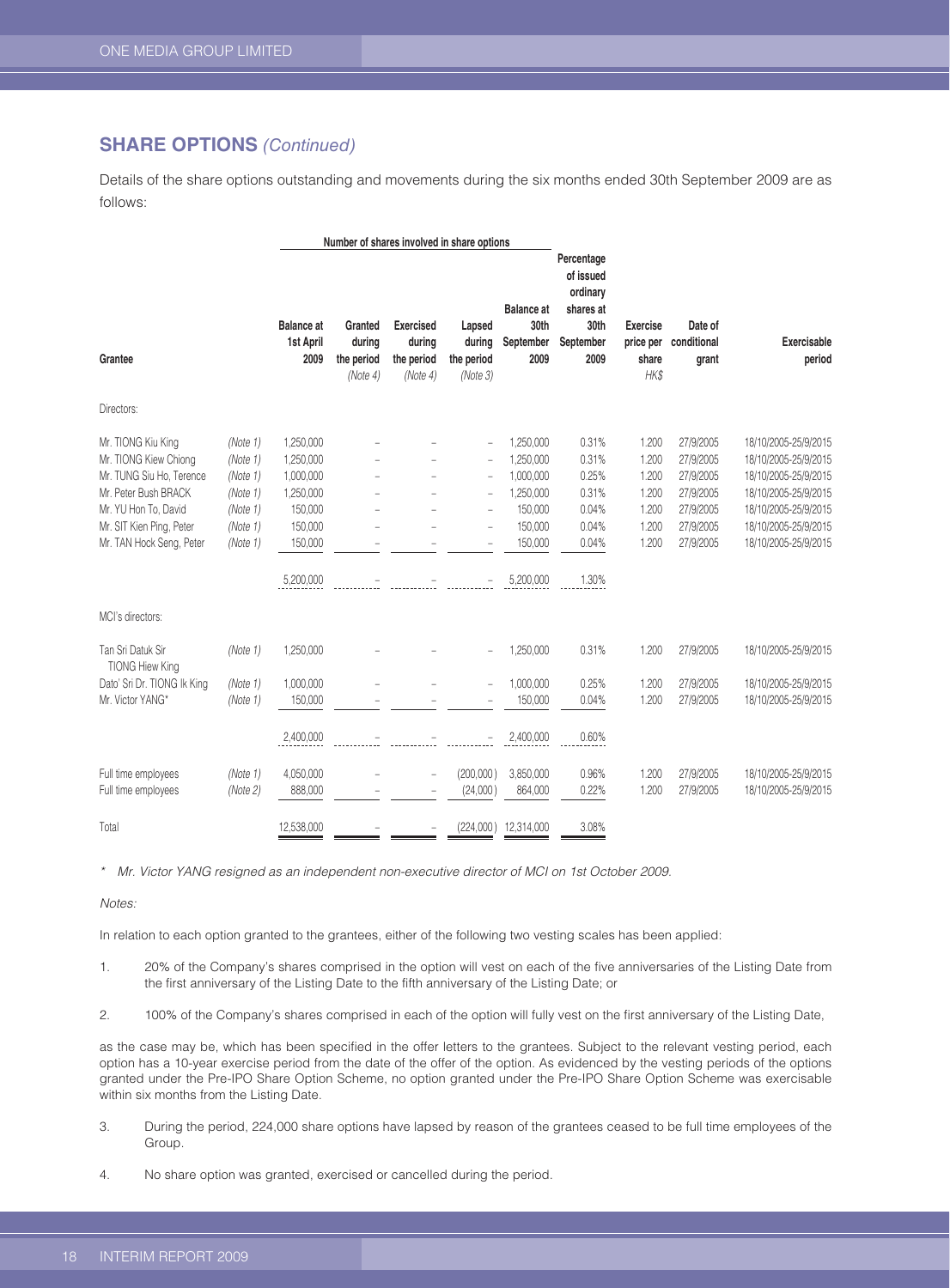## **DIRECTORS' INTERESTS AND SHORT POSITIONS IN THE SHARE CAPITAL AND DEBENTURES OF THE COMPANY AND ITS ASSOCIATED CORPORATIONS**

As at 30th September 2009, the interests or short position of the directors, chief executives and their associates in the shares, underlying shares or debentures of the Company or any of its associated corporations (within the meaning of Part XV of the Securities and Futures Ordinance ("SFO")) as recorded in the register maintained by the Company under Section 352 of the SFO or as otherwise notified or as required to be notified to the Company and the Stock Exchange pursuant to the Model Code for Securities Transactions by Directors of Listed Issuers (the "Model Code") contained in Appendix 10 of the Listing Rules are as follows:

#### (a) Interests in the Company's shares

|                          | Number of shares/underlying shares held |                            |                               |                        |                                      |                  |                                                     |
|--------------------------|-----------------------------------------|----------------------------|-------------------------------|------------------------|--------------------------------------|------------------|-----------------------------------------------------|
|                          |                                         |                            |                               | Total                  | Interests in<br>underlying<br>shares |                  | Percentage<br>of issued<br>ordinary shares<br>as at |
| Name of Director         | Personal<br><b>interests</b>            | Family<br><b>interests</b> | Corporate<br><i>interests</i> | interests<br>in shares | pursuant to<br>share options         | <b>interests</b> | Aggregate 30th September<br>2009                    |
|                          |                                         |                            |                               |                        | (Note)                               |                  |                                                     |
| Mr. TIONG Kiu King       |                                         |                            |                               |                        | 1,250,000                            | 1,250,000        | 0.31%                                               |
| Mr. TIONG Kiew Chiong    | 4,000,000                               | $\overline{\phantom{0}}$   | $\overline{\phantom{m}}$      | 4,000,000              | 1,250,000                            | 5,250,000        | 1.31%                                               |
| Mr. TUNG Siu Ho, Terence |                                         |                            | $\qquad \qquad -$             | -                      | 1,000,000                            | 1,000,000        | 0.25%                                               |
| Mr. Peter Bush BRACK     | 110,000                                 | -                          | $\overline{\phantom{0}}$      | 110,000                | 1,250,000                            | 1,360,000        | 0.34%                                               |
| Mr. YU Hon To, David     |                                         | -                          | $\qquad \qquad -$             | -                      | 150,000                              | 150,000          | $0.04\%$                                            |
| Mr. SIT Kien Ping, Peter |                                         |                            | -                             |                        | 150,000                              | 150,000          | 0.04%                                               |
| Mr. TAN Hock Seng, Peter | 200,000                                 |                            |                               | 200,000                | 150,000                              | 350,000          | 0.09%                                               |

*Note:* For further details on the share options, please refer to the paragraph "Share Options".

### (b) Interests in shares in MCI

|                       |           | Number of shares/underlying shares held |                          |           |                    |                                 |                                        |
|-----------------------|-----------|-----------------------------------------|--------------------------|-----------|--------------------|---------------------------------|----------------------------------------|
|                       |           |                                         |                          |           |                    | <b>Total number</b><br>of MCI's | Approximate<br>percentage<br>of issued |
|                       |           |                                         |                          |           |                    | shares                          | ordinary                               |
|                       |           |                                         |                          |           | Deemed             | in which                        | shares                                 |
|                       |           |                                         |                          |           | Interests in       | the Director                    | in MCI                                 |
|                       |           |                                         |                          | Total     | <b>MCI's share</b> | has or is                       | as at 30th                             |
|                       | Personal  | Family                                  | Corporate                | interests | pursuant to        | deemed to                       | September                              |
| Name of Director      | interests | <b>interests</b>                        | <b>interests</b>         | in shares | share options      | have interests                  | 2009                                   |
|                       |           |                                         |                          |           | (Note)             |                                 |                                        |
| Mr. TIONG Kiu King    | 2,540,559 | 147,000                                 | $\overline{\phantom{m}}$ | 2,687,559 | 600,000            | 3,287,559                       | 0.20%                                  |
| Mr. TIONG Kiew Chiong | 4.796.483 |                                         | $\qquad \qquad -$        | 4,796,483 | 600,000            | 5,396,483                       | 0.32%                                  |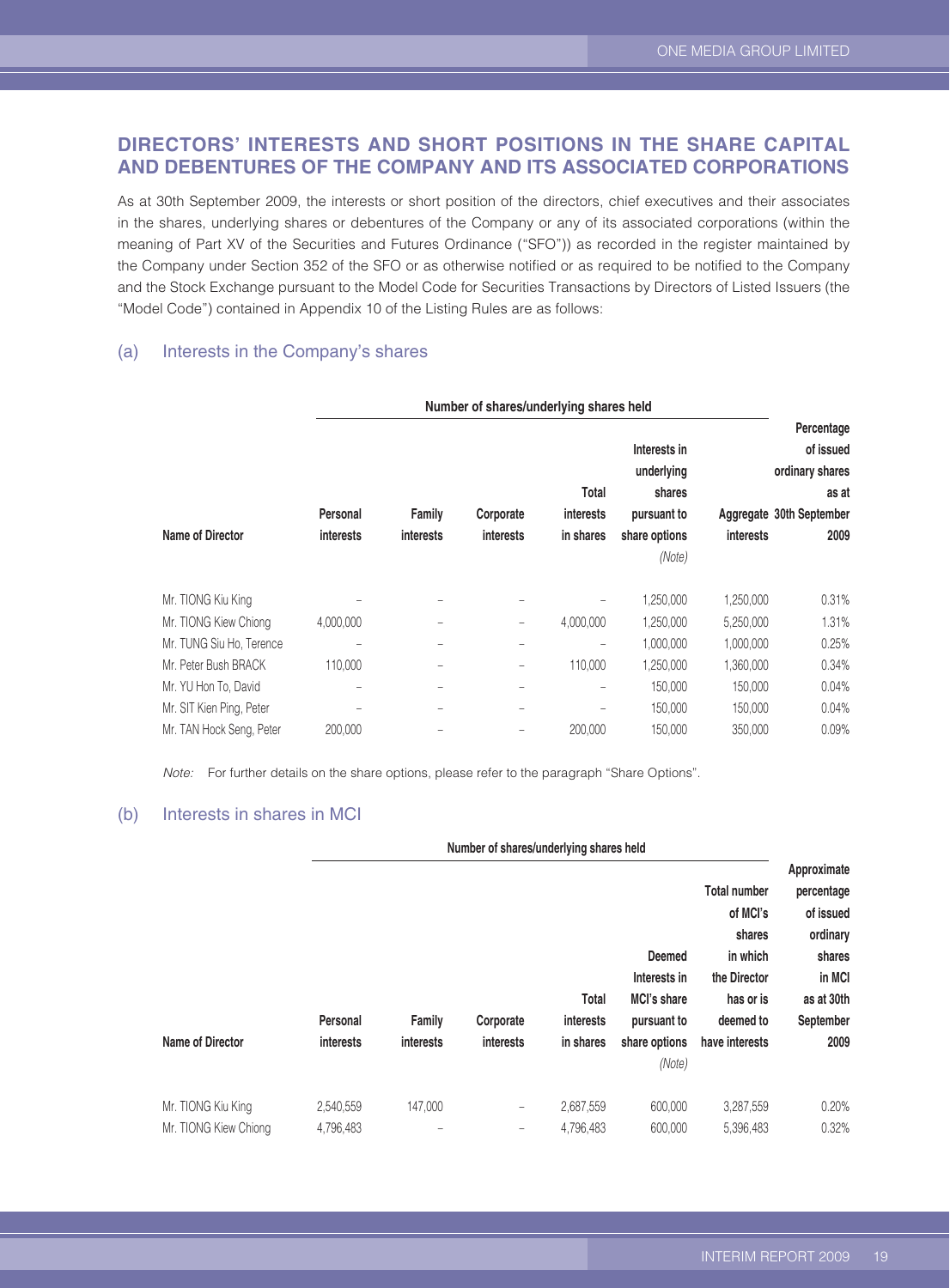## **DIRECTORS' INTERESTS AND SHORT POSITIONS IN THE SHARE CAPITAL AND DEBENTURES OF THE COMPANY AND ITS ASSOCIATED CORPORATIONS**  *(Continued)*

#### (b) Interests in shares in MCI *(Continued)*

*Note:* These represent share options granted by MCI to the relevant Directors under the share option scheme approved at a special general meeting of MCI held on 21st August 2001 to subscribe for shares in MCI. Further details of these share options are as follows:

| <b>Name of Director</b> | <b>Underlying</b><br><b>MCI's shares</b><br>pursuant to<br>share options | Approximate<br>percentage<br>of interest<br>in MCI | <b>Exercise</b><br>price per<br><b>MCI's share</b> | Date of grant | <b>Exercisable period</b> |
|-------------------------|--------------------------------------------------------------------------|----------------------------------------------------|----------------------------------------------------|---------------|---------------------------|
| Mr. TIONG Kiu King      | 300.000                                                                  | 0.018%                                             | 1.592                                              | 31/8/2001     | 1/9/2001-20/8/2011        |
| Mr. TIONG Kiu King      | 300.000                                                                  | 0.018%                                             | 1.800                                              | 15/9/2003     | 16/9/2003-20/8/2011       |
| Mr. TIONG Kiew Chiong   | 300,000                                                                  | 0.018%                                             | 1.592                                              | 31/8/2001     | 1/9/2001-20/8/2011        |
| Mr. TIONG Kiew Chiong   | 300,000                                                                  | 0.018%                                             | 1.800                                              | 15/9/2003     | 16/9/2003-20/8/2011       |

Save as disclosed above and those disclosed under the paragraph "Share Options", as at 30th September 2009, none of the directors, chief executives and their associates had any interests in the shares, underlying shares or debentures of the Company or any of its associated corporations (as defined in Part XV of the SFO) which are required to be notified to the Company and the Stock Exchange pursuant to Divisions 7 and 8 of Part XV of the SFO, or which would be required, pursuant to Section 352 of the SFO, to be entered in the register referred to therein, or otherwise notified to the Company and the Stock Exchange pursuant to the Model Code.

## **SUBSTANTIAL SHAREHOLDERS AND PERSONS WHO HAVE AN INTEREST OR SHORT POSITIONS DISCLOSEABLE UNDER DIVISIONS 2 AND 3 OF PART XV OF THE SFO**

The register of interests in shares and short positions maintained under Section 336 of the SFO shows that as at 30th September 2009, the Company had been notified of the following interests in shares representing 5% or more of the Company's issued share capital:

| Name of shareholder                 | <b>Number of ordinary</b><br>shares held | <b>Capacity</b>  | Percentage of issued<br>ordinary shares as at<br>30th September 2009 |
|-------------------------------------|------------------------------------------|------------------|----------------------------------------------------------------------|
| Comwell Investment Limited (Note 1) | 251,339,812                              | Beneficial owner | 62.83%                                                               |
| RGM Ventures Limited (Note 2)       | 44,260,188                               | Beneficial owner | 11.07%                                                               |

All the interests stated above represent long positions in the shares of the Company.

*Notes:*

1. Comwell Investment Limited is an indirect wholly-owned subsidiary of MCI. Tan Sri Datuk Sir TIONG Hiew King, a director of MCI, is deemed interested in MCI in an aggregate of 52.51% by virtue of his personal interests, family interests and corporate interests. Dato' Sri Dr. TIONG Ik King, a director of MCI, is deemed interested in MCI in an aggregate of 15.59% by virture of his personal interests and corporate interests.

In addition, MCI is directly held as to (i) 9.16% by Zaman Pemimpin Sdn Bhd which is jointly owned by Sharifah Rokayah Binti WAN OTHMAN and Salleh Bin DELAMID, and (ii) 5.07% by Employees Provident Fund Board.

2. RGM Ventures Limited is an indirect wholly-owned subsidiary of Redgate Media Group.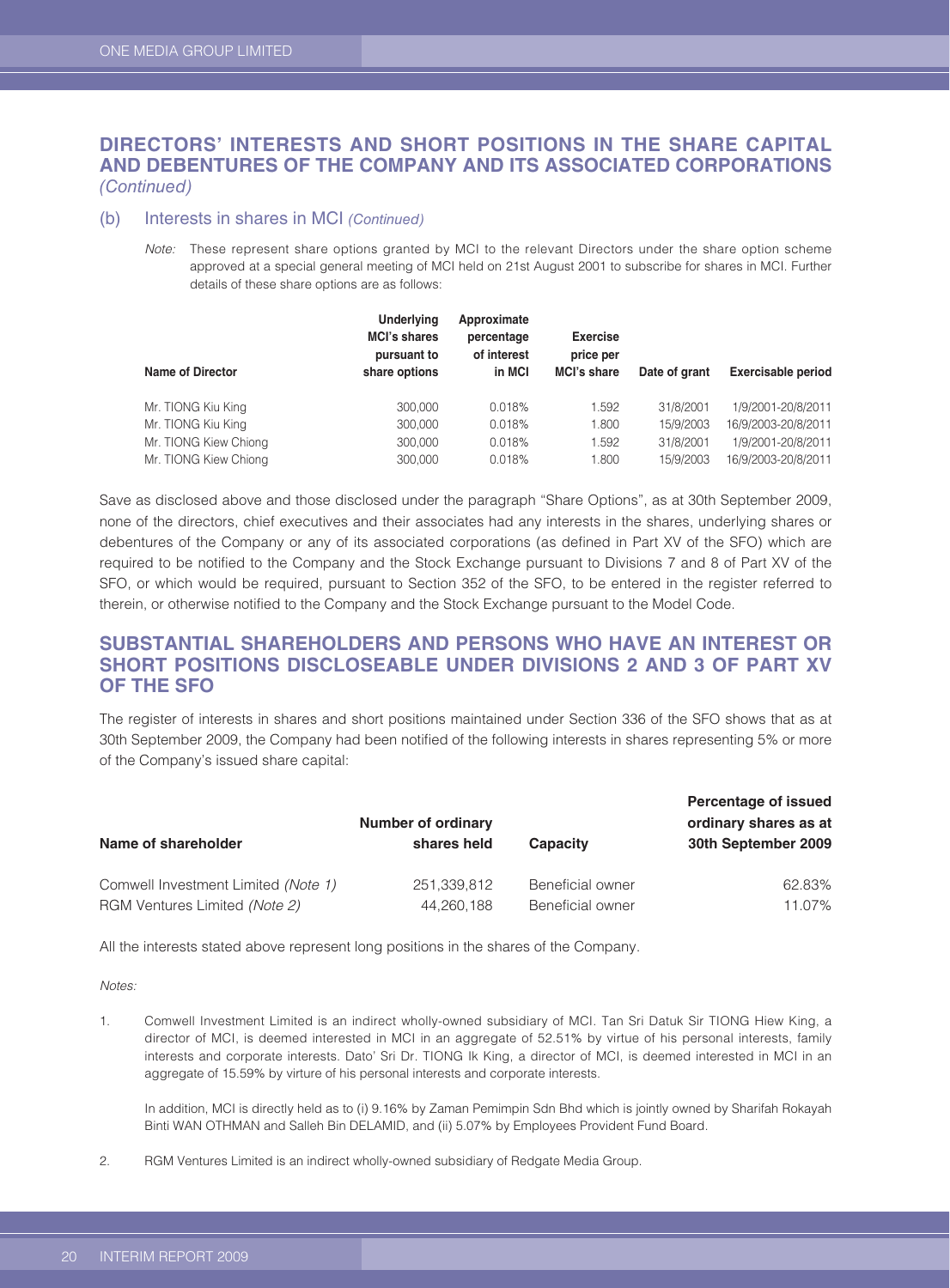## **SUBSTANTIAL SHAREHOLDERS AND PERSONS WHO HAVE AN INTEREST OR SHORT POSITIONS DISCLOSEABLE UNDER DIVISIONS 2 AND 3 OF PART XV OF THE SFO** *(Continued)*

Save as disclosed above and those disclosed under "Directors' Interests and Short Positions in the Share Capital and Debentures of the Company and its Associated Corporations", the Company had not been notified of any other interests representing 5% or more of the issued share capital of the Company as at 30th September 2009.

### **PURCHASE, SALE OR REDEMPTION OF THE COMPANY'S SECURITIES**

Neither the Company nor any of its subsidiaries has purchased, sold or redeemed any of the Company's shares during the six months ended 30th September 2009.

#### **CLOSURE OF THE REGISTER OF MEMBERS**

The register of members will be closed from Wednesday, 30th December 2009 to Tuesday, 5th January 2010, both days inclusive, during which period no transfer of shares will be registered. In order to qualify for the interim dividend of HK0.5 cent per ordinary share, all completed transfer forms accompanied by the relevant share certificates must be lodged with the Company's share registrar and transfer office, Tricor Investor Services Limited, at 26th Floor, Tesbury Centre, 28 Queen's Road East, Hong Kong for registration no later than 4:30 p.m. on Tuesday, 29th December 2009.

## **EMPLOYEES**

As at 30th September 2009, the Group had approximately 227 employees (31st March 2009: approximately 242 employees), of which 148 and 79 were stationed in Hong Kong and in Mainland China, respectively. The Group remunerates its employees based on the operating results, individual performance and comparable market statistics. The emoluments of the Directors and senior management are reviewed by the Remuneration Committee regularly. The Company has implemented share option schemes as an incentive to the Directors and eligible employees.

In Hong Kong, the Group participates in the hybrid retirement benefit scheme operated by the Company's fellow subsidiary and the Mandatory Provident Fund scheme for its employees. In Mainland China, the Group provides to its employees social security plans in relation to retirement, medical care and unemployment and has made the required contributions to the local social insurance authorities in accordance with relevant laws and regulations in Mainland China.

## **CORPORATE GOVERNANCE**

The Company has adopted the code provisions set out in the Code on Corporate Governance Practices (the "CG Code") contained in Appendix 14 of the Listing Rules and complied with the code provisions in the CG Code for the six months ended 30th September 2009.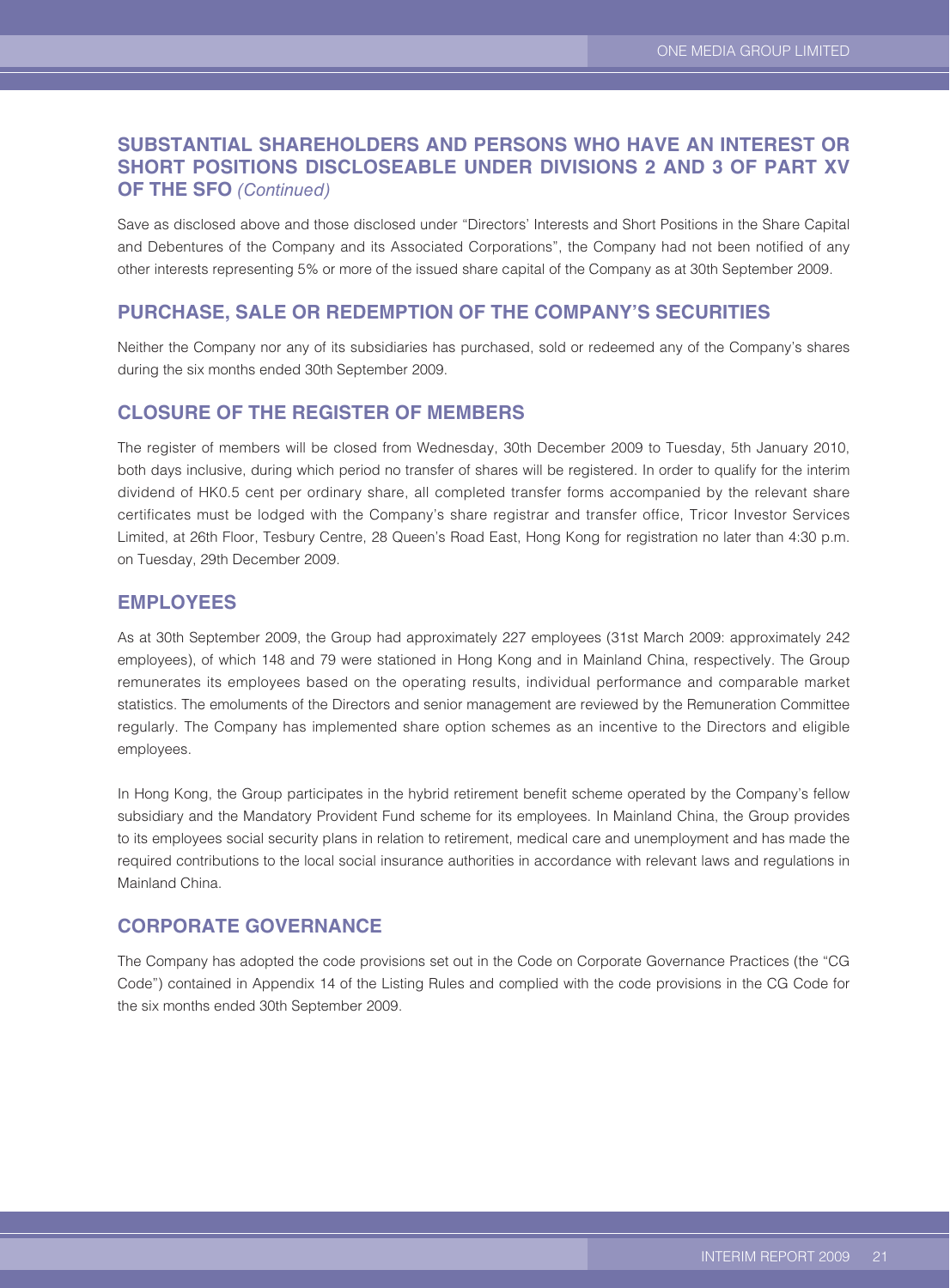## **COMPLIANCE OF THE MODEL CODE FOR DIRECTORS' SECURITIES TRANSACTIONS**

The Company has adopted the Model Code set out in Appendix 10 of the Listing Rules as the code for securities transactions by the directors. The Directors have confirmed, following specific enquiries by the Company, their compliance with the required standard as set out in the Model Code for the six months ended 30th September 2009.

The Company has also established written guidelines regarding securities transactions on no less exacting terms of the Model Code for senior management and specific individual who may have access to price sensitive information in relation to the securities of the Company.

## **AUDIT COMMITTEE**

The Company established an Audit Committee on 26th September 2005 with written terms of reference. The Audit Committee currently comprises three independent non-executive directors, namely, Mr. YU Hon To, David, Mr. SIT Kien Ping, Peter and Mr. TAN Hock Seng, Peter. The Audit Committee has reviewed the Group's unaudited condensed consolidated interim results for the six months ended 30th September 2009.

#### **REMUNERATION COMMITTEE**

The Company established a Remuneration Committee on 26th September 2005 with written terms of reference. The Remuneration Committee currently comprises three independent non-executive directors, namely, Mr. YU Hon To, David, Mr. SIT Kien Ping, Peter and Mr. TAN Hock Seng, Peter and one executive director, Mr. TIONG Kiew Chiong.

### **NOMINATION COMMITTEE**

The Company established a Nomination Committee on 26th September 2005 with written terms of reference. The Nomination Committee currently comprises three independent non-executive directors, namely, Mr. YU Hon To, David, Mr. SIT Kien Ping, Peter and Mr. TAN Hock Seng, Peter and one executive director, Mr. TIONG Kiew Chiong.

## **UPDATE ON BIOGRAPHICAL DETAILS OF DIRECTORS**

Pursuant to Rule13.51B(1) of the Listing Rules, set out below are the updated biographical details of directors since the date of the 2009 Annual Report:

Mr. TIONG Kiew Chiong, an executive director and the Deputy Chairman of the Company, was appointed as an executive director of Tri-M Technologies (S) Limited, a Singaporean company listed on the main board of Singapore Stock Exchange (stock code: T13), on 28th July 2009. The Company name of Tri-M Technologies (S) Limited was changed to RH Petrogas Limited with effect from 24th November 2009. Mr. TIONG Kiew Chiong obtained a Bachelor Degree of Business Administration (Honours) from York University, Toronto, Canada in 1982.

By Order of the Board

**TIONG Kiu King** *Director*

Hong Kong, 25th November 2009